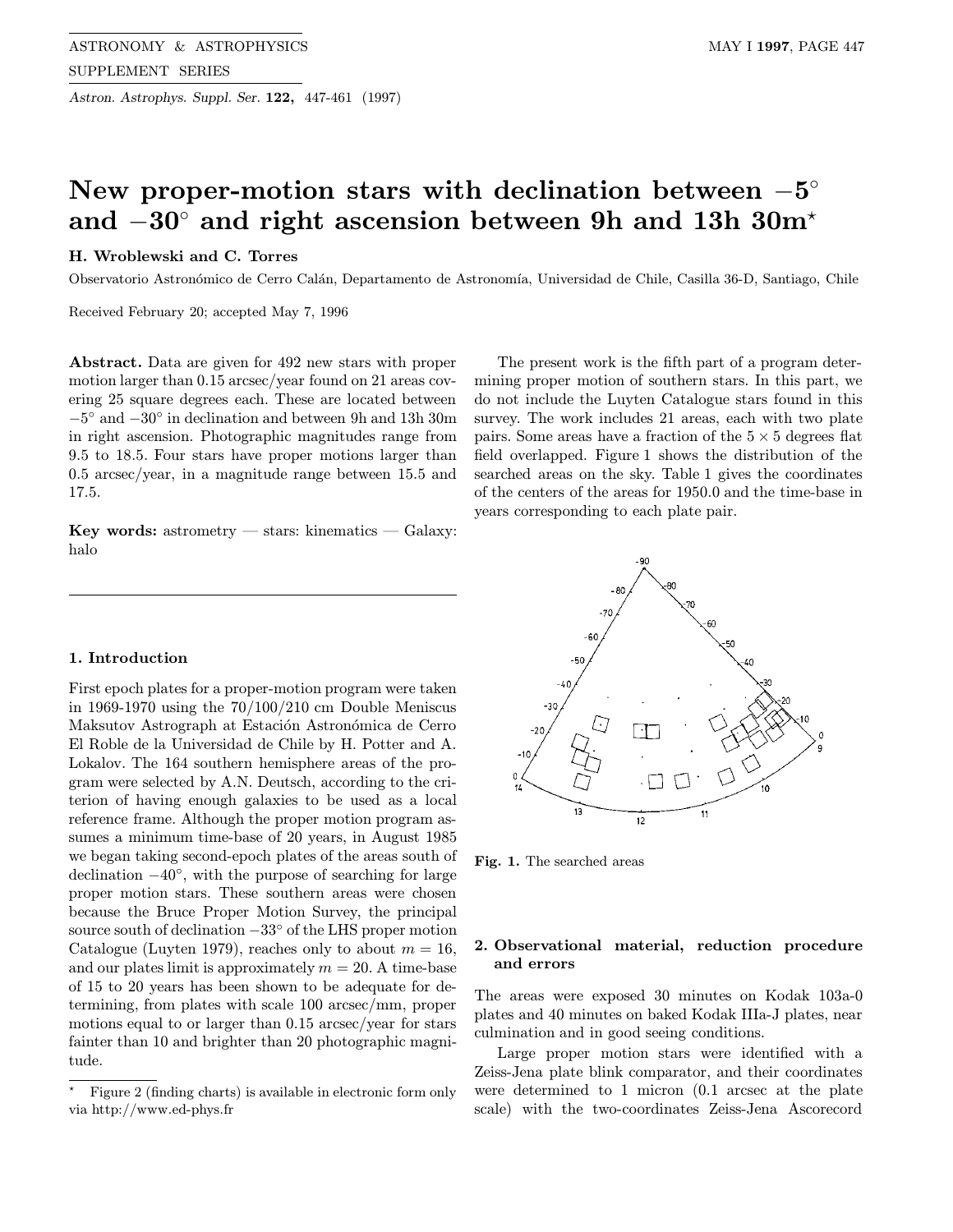#### Table 1. The areas

| Nr. |    | A.R. $(1950.0)$ D. |       |    | T    |      | Nr. |    | A.R. $(1950.0)$ D. |       |    | T    |      |
|-----|----|--------------------|-------|----|------|------|-----|----|--------------------|-------|----|------|------|
|     | h  | m                  | 0     |    | у    | у    |     | h  | m                  |       |    | у    | y    |
| 60  | 09 | 09.1               | $-14$ | 36 | 23.0 | 24.0 | 79  | 10 | 32.8               | $-07$ | 00 | 23.1 | 23.8 |
| 61  | 09 | 10.1               | $-23$ | 58 | 22.1 | 24.0 | 84  | 11 | 18.1               | $-09$ | 58 | 24.1 | 24.0 |
| 62  | 09 | 15.8               | $-16$ | 12 | 23.6 | 23.6 | 86  | 11 | 45.5               | $-10$ | 41 | 24.1 | 23.9 |
| 63  | 09 | 21.2               | $-22$ | 58 | 23.1 | 23.8 | 87  | 11 | 45.9               | $-29$ | 10 | 25.1 | 24.9 |
| 64  | 09 | 24.0               | $-11$ | 47 | 24.1 | 24.0 | 89  | 12 | 04.3               | $-29$ | 33 | 24.3 | 25.1 |
| 66  | 09 | 41.6               | $-20$ | 39 | 24.0 | 24.0 | 95  | 12 | 57.7               | $-14$ | 35 | 24.7 | 24.0 |
| 67  | 09 | 43.4               | $-14$ | 08 | 23.1 | 24.0 | 97  | 13 | 00.4               | $-30$ | 18 | 21.0 | 21.2 |
| 70  | 09 | 57.0               | $-19$ | 16 | 24.2 | 24.1 | 98  | 13 | 03.1               | $-07$ | 45 | 24.2 | 24.2 |
| 71  | 10 | 02.8               | $-07$ | 28 | 24.2 | 24.2 | 100 | 13 | 12.4               | $-16$ | 04 | 23.4 | 24.0 |
| 73  | 10 | 16.2               | $-17$ | 44 | 24.8 | 24.1 | 101 | 13 | 17.5               | $-20$ | 57 | 25.0 | 25.0 |
| 74  | 10 | $16.3\,$           | $-26$ | 27 | 22.7 | 24.1 |     |    |                    |       |    |      |      |

measuring machine, both of the Observatorio Astronómico de Cerro Calán.

In each area, 35 to 40 reference stars uniformly distributed over the plates, were selected having magnitudes about 16. A six term quadratic equation was used in each coordinate:

$$
M_x + ax + by + cx^2 + dxy + ey^2 + f = m_x \cdot T.
$$

A similar one was used for y.

 $M_x$  is the movement detected in x between the first and second epoch plates of each pair,  $m_x$  is the annual proper motion in  $x$  and  $T$  is the time-base. To determine the constants, the reference stars were selected from those with no detectable proper motion, such that  $m_x = m_y = 0.$ 

In computing proper motions, reference stars giving residuals equal to or greater than 0.9 arcsec in  $x$  or  $y$ were discarded. The annual proper motions in  $x$  and in  $y$ were calculated for J2000.0, from which the total proper motions and position angles were determined.

The total annual proper motions and the position angles, given in Table 2 are the means of the two values obtained from the plates pairs. Twenty-six propermotion stars are common to two overlapped areas; for them the results given in Table 2 (indicated by (\*) in column Remarks) correspond to the means of the values obtained from four plate pairs. The stars indicated by (1), (2) and (3) are probably companions of LTT 3462, LTT 3528 and Perth 10627 respectively, as it could be inferred just from proper motions and position angles.

Photographic magnitudes, accurate to 0.5 magnitude, were determined using the photoelectric sequence of Ardeberg et al. (1987).

The determination of positions and the computation of error in proper motions were explained in Wroblewski et al. (1989).

#### 3. Results

This survey found 492 stars with proper motions larger than 0.15 arcsec/year wich are not listed in southern

proper motion catalogues. Four stars have proper motions larger than 0.5 arcsec/year, in magnitude range between 15.5 and 17.5, close to the photographic magnitude of the Bruce Proper Motion Survey.

Our results are presented in Table 2, where the content of the columns is as follows:

Column 1: Our list number.

Column 2: Location number where the first two or three digits refer to the area number and the other digits refer to the star number in the area.

Column 3: Estimated photographic magnitudes.

Columns 4 and 5: Positions for B1950.0.

Columns 6 and 7: Positions for J2000.0.

Column 8: Annual proper motions referred to equinox J2000.0.

Column 9: Errors.

Column 10: Position angles referred also to equinox J2000.0.

Column 11: Remarks.

Figure 2 shows the finder charts, where North is up and theEast is on the left.

Acknowledgements. We are grateful to R. Antezana for his cooperation on exploring the plates, to M. Wischnjewsky for her cooperation on making the finding charts and to E. Valenzuela for his careful maintenance of the equipment. This work is in progress with the partial support of the Fondo Nacional de Desarrollo Cientfico y Tecnológico (Project 1930953).

#### References

Ardeberg A., Lindgren H., 1987, A&AS 67, 103

- Luyten W.J., 1957, A Catalogue of 9867 Stars in the Southern Hemisphere with Proper Motions Excceding 0.2 arcsec Annually. The Lund Press. Minneapolis, Minnesota
- Luyten W.J., 1979, LHS Catalogue, University of Minnesota, Minneapolis, Minnesota
- Wroblewski H., Torres C., 1989, A&AS 78, 321
- Wroblewski H., Torres C., 1990, A&AS 83, 317
- Wroblewski H., Torres C., 1991, A&AS 91, 129
- Wroblewski H., Torres C., 1992, A&AS 92, 449
- Wroblewski H., Torres C., 1994, A&AS 105, 179
- Wroblewski H., Torres C., 1995, A&AS 110, 27
- Wroblewski H., Torres C., 1995, A&AS 115, 481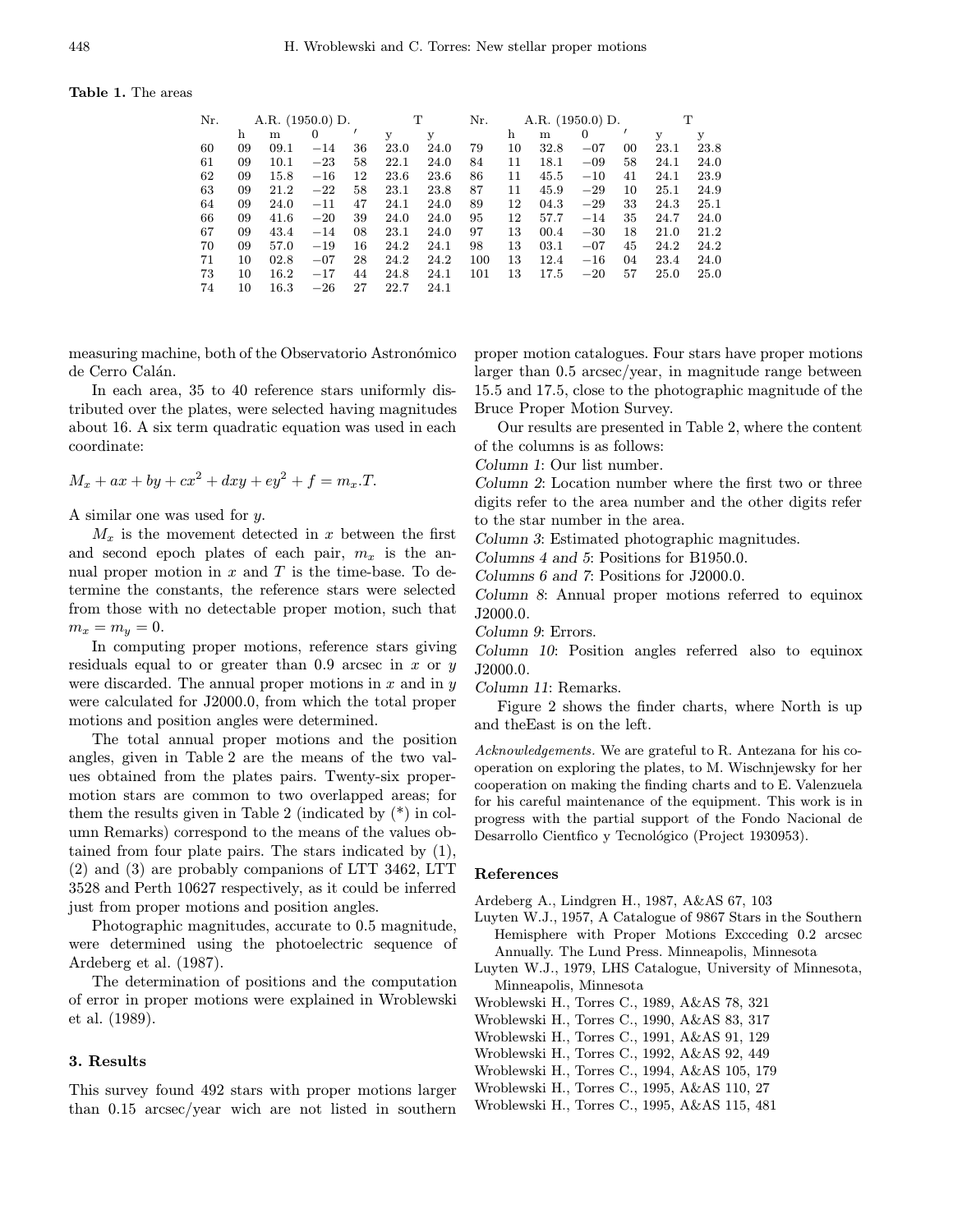## Table 2. Positions and relative proper motions

| Wľ   | Loc.      | Eg   | R.A. (1950.0) | DEC.                                        | R.A. (2000.0) | DEC.                               | P.H.  | Ε.    | P.A.        | Rem.                    |
|------|-----------|------|---------------|---------------------------------------------|---------------|------------------------------------|-------|-------|-------------|-------------------------|
|      |           |      | h m s         | $\mathbf{r}$ = $\mathbf{n}$<br>$\mathbf{o}$ | h m s         | $\mathbf{r}$ and $\mathbf{r}$<br>0 | n     | П     | $\mathbf 0$ |                         |
| 1564 | $60 - 04$ | 14.0 | 09 00 44.7    | $-14$ 59 55                                 | 09 03 05.3    | $-15$ 11 53                        | 0,167 | 0.012 | 248.9       |                         |
| 1565 | $60 - 10$ | 15.0 | 09 00 59.2    | $-150344$                                   | 09 03 20.6    | $-15$ 15 45                        | 0.158 | 0.012 | 138.6       |                         |
| 1566 | $61 - 03$ | 15.0 | 09 02 18.8    | $-24$ 57 02                                 | 09 04 29.5    | $-250912$                          | 0.427 | 0.012 | 239.6       |                         |
| 1567 | $60 - 16$ | 15.0 | 09 03 22.7    | $-12$ 45 08                                 | 09 05 45.3    | $-12$ 57 23                        | 0.313 | 0.012 | 219.1       |                         |
| 1568 | $61 - 15$ | 18.0 | 09 06 56.0    | $-21$ 59 05                                 | 09 09 10.6    | $-22$ 11 12                        | 0.229 | 0.009 | 304.6       |                         |
| 1569 | $60 - 28$ | 15.5 | 09 07 28.4    | $-14$ 01 51                                 | 09 09 50.2    | $-14$ 14 02                        | 0.160 | 0.015 | 301.0       | $(*)$                   |
| 1570 | $61 - 18$ | 15.0 | 09 08 00.1    | $-23$ 45 13                                 | 09 10 13.6    | $-23$ 57 41                        | 0.246 | 0.010 | 194.8       |                         |
| 1571 | $60 - 26$ | 11.5 | 09 08 10.2    | $-12$ 29 54                                 | 09 10 33.4    | $-12$ 42 15                        | 0.154 | 0.020 | 234.4       |                         |
| 1572 | $60 - 27$ | 16.0 | 09 08 10.6    | $-13$ 14 33                                 | 09 10 33.1    | $-13$ 26 53                        | 0.170 | 0.010 | 246.3       |                         |
| 1573 | $60 - 29$ | 17.5 | 09 08 11.4    | $-13$ 59 52                                 | 09 10 32.9    | $-14$ 12 06                        | 0.257 | 0.008 | 285.2       | $(*)$                   |
| 1574 | $60 - 32$ | 15.0 | 09 08 42.9    | $-14$ 23 58                                 | 09 11 04.4    | $-14$ 36 17                        | 0.164 | 0.008 | 270.4       | $(*)$                   |
| 1575 | $60 - 33$ | 11.0 | 09 09 03.5    | $-13$ 57 28                                 | 09 11 25.9    | $-14$ 09 56                        | 0.178 | 0.015 | 188.1       | $(*)$                   |
| 1576 | $61 - 21$ | 16.5 | 09 09 31.0    | $-24$ 50 08                                 | 09 11 43.4    | $-250247$                          | 0.396 | 0.010 | 200.8       |                         |
| 1577 | $61 - 22$ | 17.5 | 09 09 48.6    | $-24$ 36 28                                 | 09 12 01.9    | $-24$ 48 42                        | 0.164 | 0.008 | 18.2        |                         |
| 1578 | $62 - 10$ | 15.0 | 09 10 13.2    | $-16$ 58 55                                 | 09 12 32.2    | $-17$ 11 22                        | 0.293 | 0.010 | 254.7       |                         |
| 1579 | $60 - 41$ | 16.5 | 09 12 10.7    | $-16$ 34 39                                 | 09 14 30.6    | $-16$ 47 03                        | 0.191 | 0.010 | 298.8       | $(*)$                   |
| 1580 | $62 - 15$ | 17.5 | 09 12 14.3    | $-140300$                                   | 09 14 37.1    | $-14$ 15 37                        | 0.174 | 0.009 | 156.2       | $(\star)$               |
| 1581 | $60 - 43$ | 16.5 | 09 12 40.4    | $-14$ 33 02                                 | 09 15 02.8    | $-14$ 45 43                        | 0.232 | 0.010 | 156.8       | $(\star)$               |
| 1582 | $61 - 35$ | 17.0 | 09 12 47.9    | $-240706$                                   | 09 15 02.2    | $-24$ 19 49                        | 0.276 | 0.009 | 152.5       | $(*)$                   |
| 1583 | $60 - 44$ | 13.0 | 09 12 51.3    | $-155016$                                   | 09 15 11.9    | $-16$ 02 54                        | 0.211 | 0.014 | 225.6       | $(\star)$               |
| 1584 | $61 - 34$ | 18.0 | 09 13 06.0    | $-21$ 36 33                                 | 09 15 23.0    | $-21$ 49 20                        | 0.400 | 0.009 | 140.2       | $(*)$                   |
| 1585 | $61 - 39$ | 16.0 | 09 13 38.4    | $-22$ 03 51                                 | 09 15 54.7    | $-22$ 16 32                        | 0.202 | 0.011 | 138.4       | $(\star)$               |
| 1586 | $60 - 46$ | 17.5 | 09 13 43.8    | $-13$ 33 54                                 | 09 16 08.0    | $-13$ 46 29                        | 0.341 | 0.011 | 97.3        |                         |
| 1587 | $60 - 49$ | 13.5 | 09 14 04.9    | $-16565$                                    | 09 16 24.5    | $-170923$                          | 0.228 | 0.014 | 302.5       | $(*)$                   |
| 1588 | $64 - 01$ | 11.5 | 09 14 40.0    | $-11$ 27 58                                 | 09 17 04.2    | $-11$ 40 33                        | 0.161 | 0.013 | 280.0       |                         |
| 1589 | $61 - 45$ | 16.5 | 09 15 20.3    | $-21$ 36 54                                 | 09 17 36.4    | $-21$ 49 44                        | 0.250 | 0.009 | 189.8       | $(\star)$               |
| 1590 | $60 - 55$ | 16.0 | 09 16 01.6    | $-160446$                                   | 09 18 23.1    | $-16$ 17 35                        | 0.204 | 0.010 | 157.8       | $(*)$                   |
| 1591 | $63 - 17$ | 15.5 | 09 16 01.6    | $-210909$                                   | 09 18 18.7    | $-21$ 21 58                        | 0.212 | 0.011 | 155.8       |                         |
| 1592 | $63 - 19$ | 18.5 | 09 16 02.9    | $-24$ 11 09                                 | 09 18 17.3    | $-24$ 23 58                        | 0.199 | 0.008 | 159.4       |                         |
| 1593 | $63 - 20$ | 16.5 | 09 16 18.9    | $-250251$                                   | 09 18 32.0    | $-25$ 15 24                        | 0.159 | 0.010 | 335.2       | $\langle \cdot \rangle$ |
| 1594 | $61 - 52$ | 11.5 | 09 16 44.4    | $-22, 50, 20$                               | 09 18 59.0    | $-230304$                          | 0.224 | 0.014 | 262.5       | $(\star)$               |
| 1595 | $64 - 06$ | 16.5 | 09 16 46.9    | $-12$ 51 45                                 | 09 19 10.6    | $-13$ 04 37                        | 0.194 | 0.008 | 184.2       |                         |
| 1596 | $63 - 24$ | 16.0 | 09 16 49.7    | $-20$ 57 30                                 | 09 19 07.3    | $-21$ 10 25                        | 0.298 | 0.010 | 150.2       |                         |
| 1597 | $64 - 07$ | 18.0 | 09 17 28.6    | $-10$ 57 21                                 | 09 19 53.5    | $-11$ 09 57                        | 0.199 | 0.009 | 319.8       |                         |
| 1598 | $60 - 59$ | 13.0 | 09 17 33.7    | $-12$ 49 12                                 | 09 19 57.0    | $-13$ 01 58                        | 0.161 | 0.012 | 253.2       |                         |
| 1599 | $64 - 08$ | 14.0 | 09 17 46.9    | $-10$ 58 14                                 | 09 20 12.8    | $-11$ 11 07                        | 0.227 | 0.013 | 130.7       |                         |
| 1600 | $61 - 55$ | 17.5 | 09 18 26.4    | $-25$ 13 51                                 | 09 20 40.7    | $-25$ 26 43                        | 0.281 | 0.009 | 114.8       |                         |
| 1601 | $61 - 54$ | 17.0 | 09 18 29.9    | $-260916$                                   | 09 20 42.7    | $-26$ 22 11                        | 0.182 | 0.010 | 154.3       |                         |
| 1602 | $62 - 33$ | 18.0 | 09 18 40.6    | $-16$ 29 34                                 | 09 21 02.0    | $-16$ 42 39                        | 0.383 | 0.008 | 161.2       |                         |
| 1603 | $62 - 34$ | 16.0 | 09 18 40.6    | $-14$ 30 28                                 | 09 21 02.7    | $-14$ 43 11                        | 0.167 | 0.010 | 300.2       |                         |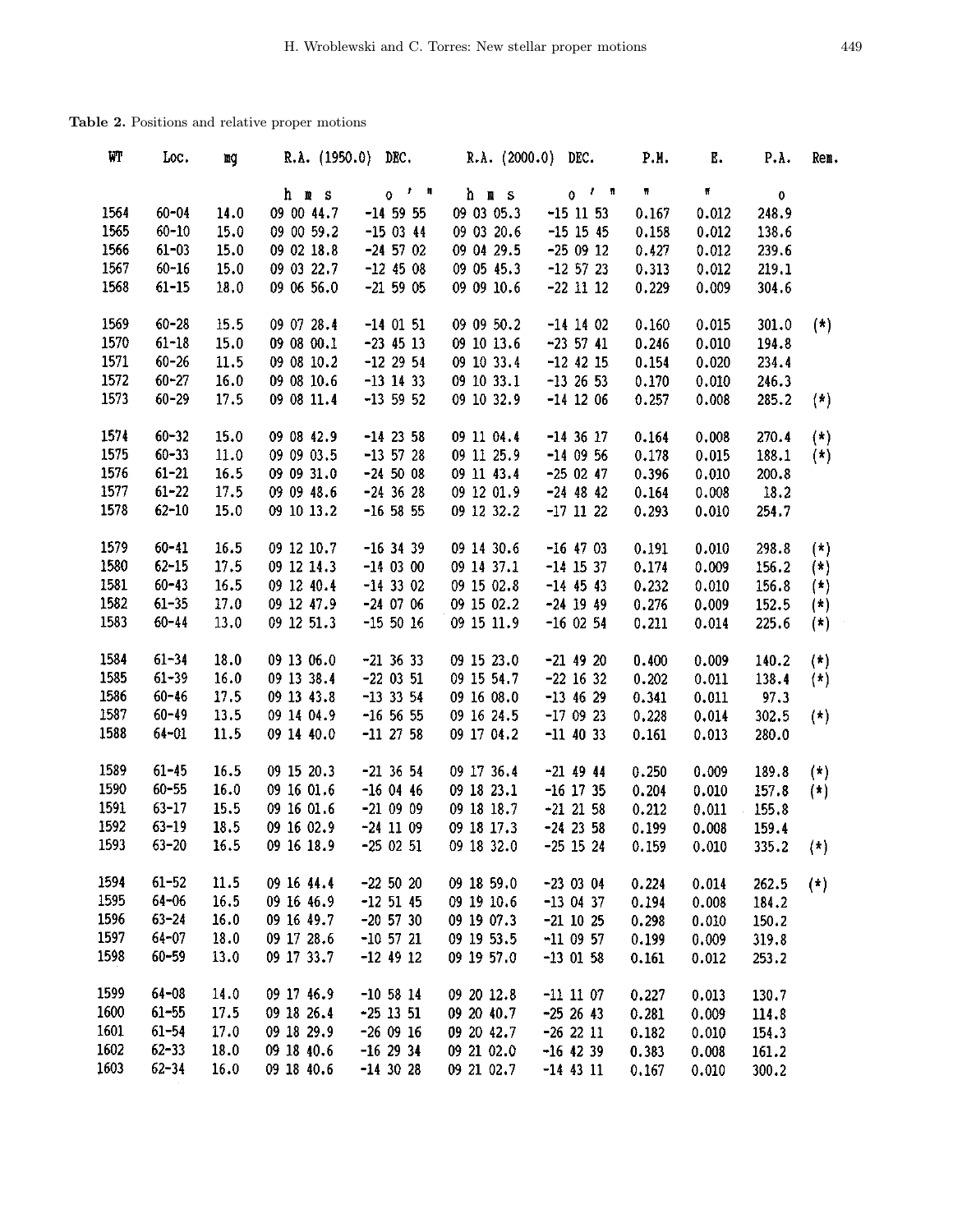| WT   | Loc.      | вg   | R.A. $(1950.0)$ DEC. |             | R.A. (2000.0) DEC. |             | P.M.  | Ε.    | P.A.  | Ren.  |
|------|-----------|------|----------------------|-------------|--------------------|-------------|-------|-------|-------|-------|
|      |           |      | h m s                | $0^{f-1}$   | h m s              | $0$ $1$ $n$ | π.    | Ħ     | ٥     |       |
| 1604 | $60 - 64$ | 10.0 | 09 18 43.9           | $-15$ 42 06 | 09 21 04.9         | $-15$ 54 56 | 0.188 | 0.017 | 250.4 | $(*)$ |
| 1605 | $62 - 35$ | 9.5  | 09 18 55.2           | $-16$ 47 42 | 09 21 15.8         | $-170020$   | 0.209 | 0.017 | 349.0 |       |
| 1606 | $64 - 15$ | 15.5 | 09 19 34.1           | $-13$ 38 31 | 09 21 56.5         | $-13$ 51 20 | 0.279 | 0.009 | 274.8 |       |
| 1607 | $63 - 31$ | 17.0 | 09 19 40.3           | $-230816$   | 09 21 55.8         | $-23$ 21 18 | 0.228 | 0.008 | 170.0 | $(*)$ |
| 1608 | $63 - 32$ | 17.0 | 09 19 43.8           | $-21$ 47 16 | 09 21 59.6         | $-21$ 59 58 | 0.250 | 0.010 | 309.4 |       |
| 1609 | $61 - 60$ | 16.0 | 09 19 47.8           | $-23$ 33 35 | 09 22 03.3         | $-23$ 46 32 | 0.186 | 0.011 | 136.0 | $(*)$ |
| 1610 | $62 - 45$ | 11.5 | 09 20 10.1           | $-14$ 01 52 | 09 22 32.6         | $-14$ 14 48 | 0.193 | 0.016 | 243.1 |       |
| 1611 | $62 - 46$ | 18.0 | 09 20 10.9           | $-14$ 01 51 | 09 22 33.3         | $-14$ 14 48 | 0.208 | 0.009 | 236.8 |       |
| 1612 | $64 - 16$ | 16.0 | 09 20 17.7           | $-09$ 51 53 | 09 22 44.6         | $-10$ 04 54 | 0.268 | 0.011 | 134.2 |       |
| 1613 | $64 - 19$ | 13.0 | 09 20 35.2           | $-12$ 25 01 | 09 23 00.0         | $-123803$   | 0.227 | 0.014 | 140.8 |       |
| 1614 | $63 - 35$ | 15.0 | 09 21 17.5           | $-20$ 53 20 | 09 23 35.5         | $-21$ 06 20 | 0.184 | 0.012 | 122.0 |       |
| 1615 | $63 - 36$ | 17.0 | 09 21 39.0           | $-210929$   | 09 23 55.7         | $-21$ 22 17 | 0.218 | 0.010 | 310.6 |       |
| 1616 | $64 - 24$ | 17.0 | 09 21 42.7           | $-11$ 27 56 | 09 24 06.9         | $-11$ 40 49 | 0.262 | 0.008 | 281.4 |       |
| 1617 | $62 - 52$ | 17.0 | 09 21 55.3           | $-15$ 47 15 | 09 24 16.3         | $-160012$   | 0.220 | 0.007 | 264.8 | (1)   |
| 1618 | $63 - 37$ | 15.5 | 09 22 24.9           | $-24$ 26 06 | 09 24 39.0         | $-24$ 38 58 | 0.180 | 0.011 | 314.4 |       |
| 1619 | $63 - 40$ | 17.0 | 09 22 48.0           | $-22$ 51 17 | 09 25 03.4         | $-230420$   | 0.166 | 0.009 | 241.2 |       |
| 1620 | $64 - 29$ | 13.0 | 09 22 48.3           | $-12,50,05$ | 09 25 11.8         | $-13$ 03 02 | 0.172 | 0.011 | 285.1 |       |
| 1621 | $64 - 27$ | 17.0 | 09 22 54.8           | $-10$ 19 52 | 09 25 20.6         | $-10$ 33 04 | 0.274 | 0.008 | 194.2 |       |
| 1622 | $62 - 56$ | 16.0 | 09 22 55.8           | $-17$ 54 32 | 09 25 15.3         | $-18$ 07 27 | 0.193 | 0.010 | 297.4 |       |
| 1623 | $63 - 38$ | 16.5 | 09 23 09.1           | $-24$ 55 44 | 09 25 23.5         | $-250857$   | 0.280 | 0.009 | 162.2 |       |
| 1624 | $62 - 58$ | 16.5 | 09 23 15.2           | $-15$ 16 36 | 09 25 36.8         | $-15$ 29 37 | 0.178 | 0.008 | 262.6 |       |
| 1625 | $62 - 61$ | 15.0 | 09 23 37.7           | $-15$ 17 26 | 09 25 59.3         | $-15$ 30 28 | 0.200 | 0.009 | 265.2 |       |
| 1626 | $64 - 32$ | 18.0 | 09 23 49.4           | $-10$ 08 58 | 09 26 14.9         | $-10$ 21 53 | 0.245 | 0.008 | 299.5 |       |
| 1627 | $63 - 39$ | 17.5 | 09 23 50.4           | $-24$ 16 41 | 09 26 04.4         | $-24$ 29 41 | 0.219 | 0.007 | 277.2 |       |
| 1628 | $64 - 31$ | 18.0 | 09 23 51.4           | $-09$ 57 24 | 09 26 18.1         | $-10$ 10 40 | 0.299 | 0.008 | 160.6 |       |
| 1629 | $62 - 63$ | 15.5 | 09 23 59.5           | $-180427$   | 09 26 18.8         | $-18$ 17 18 | 0.292 | 0.012 | 314.8 |       |
| 1630 | $63 - 43$ | 18.0 | 09 24 18.5           | $-21$ 35 30 | 09 26 35.1         | $-21$ 48 31 | 0.155 | 0.007 | 278.6 |       |
| 1631 | $63 - 45$ | 17.0 | 09 25 32.8           | $-23$ 54 15 | 09 27 47.4         | $-24$ 07 25 | 0.214 | 0.009 | 249.8 |       |
| 1632 | $64 - 38$ | 16.5 | 09 25 44.7           | $-12$ 18 59 | 09 28 08.0         | $-12$ 32 10 | 0.400 | 0.008 | 260.0 |       |
| 1633 | $64 - 37$ | 14.5 | 09 25 53.3           | $-120923$   | 09 28 17.5         | $-12$ 22 27 | 0.181 | 0.011 | 289.5 |       |
| 1634 | $63 - 51$ | 18.0 | 09 25 55.9           | $-23$ 26 29 | 09 28 11.9         | $-23$ 39 43 | 0.162 | 0.008 | 150.6 |       |
| 1635 | $63 - 53$ | 16.5 | 09 25 57.2           | $-20$ 48 29 | 09 28 14.7         | $-21$ 01 44 | 0.199 | 0.010 | 211.8 |       |
| 1636 | $64 - 39$ | 13.0 | 09 26 16.5           | $-11$ 56 28 | 09 28 41.6         | $-120956$   | 0.397 | 0.012 | 173.4 |       |
| 1637 | $63 - 56$ | 18.5 | 09 26 49.4           | $-24$ 15 48 | 09 29 03.8         | $-24$ 29 04 | 0.240 | 0.009 | 235.0 |       |
| 1638 | $64 - 40$ | 13.0 | 09 27 43.4           | $-09$ 59 35 | 09 30 10.0         | $-10$ 12 56 | 0.190 | 0.013 | 160.4 |       |
| 1639 | $64 - 41$ | 16.5 | 09 27 44.3           | $-12$ 19 28 | 09 30 08.4         | $-12$ 32 29 | 0.268 | 0.010 | 321.7 |       |
| 1640 | $64 - 42$ | 15.5 | 09 28 00.5           | $-095038$   | 09 30 26.5         | $-10$ 03 51 | 0.167 | 0.009 | 266.2 |       |
| 1641 | $63 - 61$ | 16.5 | 09 29 34.7           | $-22$ 05 55 | 09 31 51.0         | $-22$ 19 01 | 0.316 | 0.011 | 313.3 |       |
| 1642 | $64 - 51$ | 13.5 | 09 30 05.5           | $-12$ 49 34 | 09 32 29.3         | $-13$ 02 52 | 0.186 | 0.009 | 271.8 |       |
| 1643 | $64 - 49$ | 16.5 | 09 30 09.4           | $-10$ 38 23 | 09 32 34.9         | $-10$ 51 41 | 0.197 | 0.008 | 274.7 |       |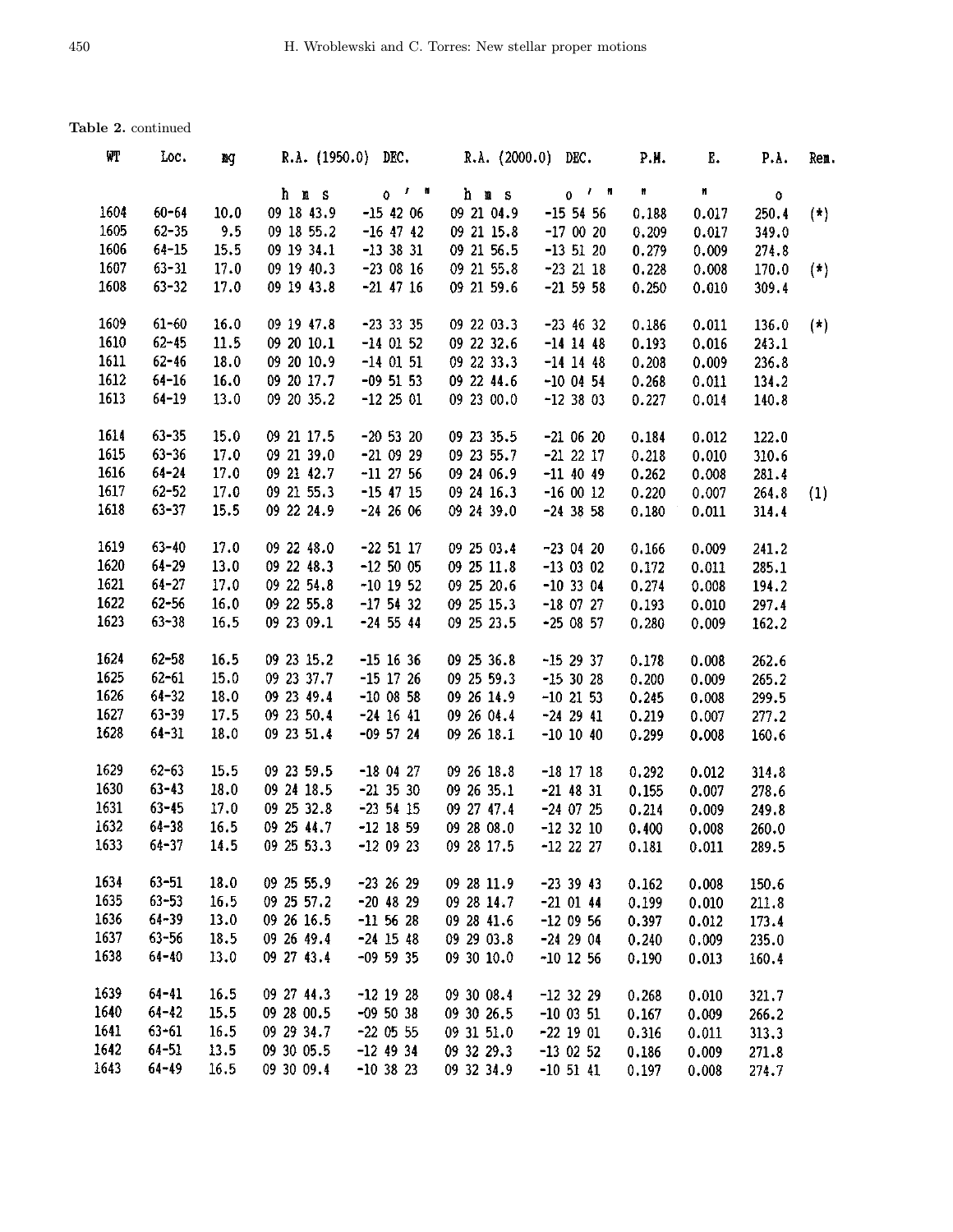| WI   | Loc.      | mg   | R.A. (1950.0) DEC. |               | R.A. (2000.0) DEC. |               | P.H.  | Е.    | P.A.      | Rem. |
|------|-----------|------|--------------------|---------------|--------------------|---------------|-------|-------|-----------|------|
|      |           |      | h m s              | $0$ $1$ $\pi$ | h m s              | $0t$ = $n$    | n     | n     | $\bullet$ |      |
| 1644 | $63 - 62$ | 17.0 | 09 30 17.3         | $-23$ 37 32   | 09 32 33.6         | $-23, 50, 58$ | 0.166 | 0.009 | 154.4     |      |
| 1645 | $64 - 52$ | 16.5 | 09 30 35.5         | $-09$ 36 23   | 09 33 02.5         | $-09$ 49 51   | 0.173 | 0.010 | 163.0     |      |
| 1646 | $63 - 65$ | 16.5 | 09 30 52.5         | $-210039$     | 09 33 10.6         | $-21$ 14 08   | 0.160 | 0.009 | 193.0     |      |
| 1647 | $63 - 63$ | 17.0 | 09 31 07.3         | $-24$ 14 13   | 09 33 21.9         | $-24$ 27 30   | 0.270 | 0.009 | 285.5     |      |
| 1648 | $64 - 55$ | 16.5 | 09 31 14.7         | $-09$ 49 53   | 09 33 40.7         | $-10$ 03 17   | 0.224 | 0.009 | 259.1     |      |
| 1649 | 64-59     | 17.5 | 09 31 55.9         | $-12$ 49 38   | 09 34 21.1         | $-13$ 03 09   | 0.250 | 0.009 | 131.0     |      |
| 1650 | $66 - 03$ | 15.5 | 09 31 58.2         | $-20$ 51 53   | 09 34 17.1         | $-21$ 05 22   | 0.167 | 0.011 | 130.6     |      |
| 1651 | $64 - 62$ | 16.5 | 09 32 16.8         | $-11$ 59 37   | 09 34 41.6         | $-12$ 13 06   | 0.153 | 0.010 | 229.4     |      |
| 1652 | $66 - 06$ | 16.5 | 09 32 27.9         | $-20$ 28 43   | 09 34 47.1         | $-20$ 42 12   | 0.157 | 0.010 | 131.7     |      |
| 1653 | $64 - 60$ | 11.0 | 09 32 32.2         | $-11$ 34 40   | 09 34 57.4         | $-11$ 48 13   | 0.184 | 0.018 | 211.7     |      |
| 1654 | $66 - 07$ | 16.5 | 09 32 36.4         | $-202802$     | 09 34 55.4         | $-20$ 41 34   | 0.151 | 0.010 | 157.2     |      |
| 1655 | $64 - 63$ | 12.5 | 09 32 45.5         | $-100501$     | 09 35 11.7         | $-10$ 18 34   | 0.194 | 0.016 | 217.2     | (2)  |
| 1656 | $64 - 65$ | 11.0 | 09 33 02.2         | $-11$ 01 49   | 09 35 28.0         | $-11$ 15 06   | 0.188 | 0.016 | 346.0     |      |
| 1657 | $66 - 10$ | 16.0 | 09 33 08.3         | $-22$ 18 34   | 09 35 25.1         | $-22$ 31 56   | 0.186 | 0.010 | 303.0     |      |
| 1658 | $66 - 12$ | 15.5 | 09 33 52.7         | $-20$ 52 55   | 09 36 11.4         | $-21$ 06 31   | 0.158 | 0.010 | 163.9     |      |
| 1659 | $66 - 13$ | 10.0 | 09 34 01.4         | $-20$ 48 25   | 09 36 19.6         | $-21$ 01 49   | 0.162 | 0.019 | 305.2     |      |
| 1660 | $67 - 01$ | 17.0 | 09 34 39.4         | $-14$ 36 52   | 09 37 02.4         | $-14$ 50 17   | 0.173 | 0.010 | 311.4     |      |
| 1661 | $66 - 17$ | 17.0 | 09 34 49.0         | $-18$ 33 25   | 09 37 09.4         | $-18$ 47 05   | 0.192 | 0.007 | 183.8     |      |
| 1662 | $66 - 20$ | 16.0 | 09 36 34.4         | $-21$ 52 35   | 09 38 52.3         | $-220618$     | 0.152 | 0.008 | 188.2     |      |
| 1663 | $66 - 29$ | 15.5 | 09 38 18.4         | $-21$ 05 56   | 09 40 36.6         | $-21$ 19 36   | 0.179 | 0.008 | 270.4     |      |
| 1664 | $66 - 23$ | 15.5 | 09 38 19.7         | $-18$ 34 24   | 09 40 39.6         | $-18$ 48 04   | 0.254 | 0.008 | 267.2     |      |
| 1665 | $66 - 25$ | 17.5 | 09 38 22.8         | $-190621$     | 09 40 43.7         | $-192008$     | 0.194 | 0.009 | 135.2     |      |
| 1666 | $66 - 28$ | 16.0 | 09 38 23.5         | $-200626$     | 09 40 43.5         | $-20$ 20 15   | 0.216 | 0.010 | 147.2     |      |
| 1667 | $66 - 24$ | 15.5 | 09 38 38.3         | $-18$ 46 18   | 09 40 58.4         | $-18$ 59 52   | 0.172 | 0.011 | 309.6     |      |
| 1668 | $66 - 27$ | 17.0 | 09 38 41.2         | $-19$ 54 07   | 09 41 00.4         | $-20$ 07 46   | 0.182 | 0.008 | 279.6     |      |
| 1669 | $67 - 12$ | 15.5 | 09 38 54.1         | $-14$ 42 07   | 09 41 17.3         | $-14$ 55 52   | 0.150 | 0.011 | 237.3     |      |
| 1670 | $66 - 34$ | 15.5 | 09 39 01.8         | $-22$ 35 47   | 09 41 19.4         | $-22$ 49 37   | 0.162 | 0.009 | 192.2     |      |
| 1671 | $67 - 14$ | 17.0 | 09 39 09.6         | $-135051$     | 09 41 33.1         | $-14$ 04 32   | 0.222 | 0.007 | 275.7     |      |
| 1672 | $66 - 35$ | 17.0 | 09 39 21.5         | $-21$ 43 49   | 09 41 40.8         | $-21$ 57 45   | 0.365 | 0.009 | 139.7     |      |
| 1673 | $67 - 17$ | 17.5 | 09 39 32.5         | $-14$ 43 31   | 09 41 55.9         | $-14$ 57 23   | 0.191 | 0.008 | 197.8     |      |
| 1674 | $67 - 18$ | 16.0 | 09 39 45.3         | $-14$ 54 33   | 09 42 08.2         | $-150820$     | 0.194 | 0.010 | 243.8     |      |
| 1675 | $66 - 41$ | 15.5 | 09 39 58.4         | $-21$ 28 39   | 09 42 16.8         | $-21$ 42 39   | 0.340 | 0.009 | 191.5     |      |
| 1676 | $67 - 19$ | 14.0 | 09 40 04.0         | $-14$ 08 17   | 09 42 27.7         | $-14$ 21 55   | 0.151 | 0.013 | 314.8     |      |
| 1677 | $66 - 43$ | 11.0 | 09 40 10.9         | $-220502$     | 09 42 29.8         | $-22$ 18 49   | 0.193 | 0.015 | 108.6     |      |
| 1678 | $66 - 50$ | 15.5 | 09 40 38.9         | $-19$ 14 29   | 09 42 58.6         | $-192819$     | 0.234 | 0.011 | 243.2     |      |
| 1679 | $66 - 47$ | 15.5 | 09 40 39.9         | $-22$ 46 37   | 09 42 56.9         | $-230025$     | 0.211 | 0.010 | 256.0     |      |
| 1680 | $66 - 55$ | 16.5 | 09 41 17.3         | $-19$ 31 59   | 09 43 38.6         | $-19$ 45 42   | 0.309 | 0.009 | 73.8      |      |
| 1681 | 66-56     | 14.5 | 09 41 17.8         | $-19$ 32 01   | 09 43 39.1         | $-19$ 45 44   | 0.311 | 0.011 | 73.9      |      |
| 1682 | $67 - 22$ | 17.0 | 09 41 19.1         | $-14$ 50 19   | 09 43 42.3         | $-150406$     | 0.154 | 0.007 | 271.2     |      |
| 1683 | $67 - 29$ | 15.5 | 09 42 29.6         | $-120705$     | 09 44 54.2         | $-12$ 20 55   | 0.309 | 0.008 | 272.5     |      |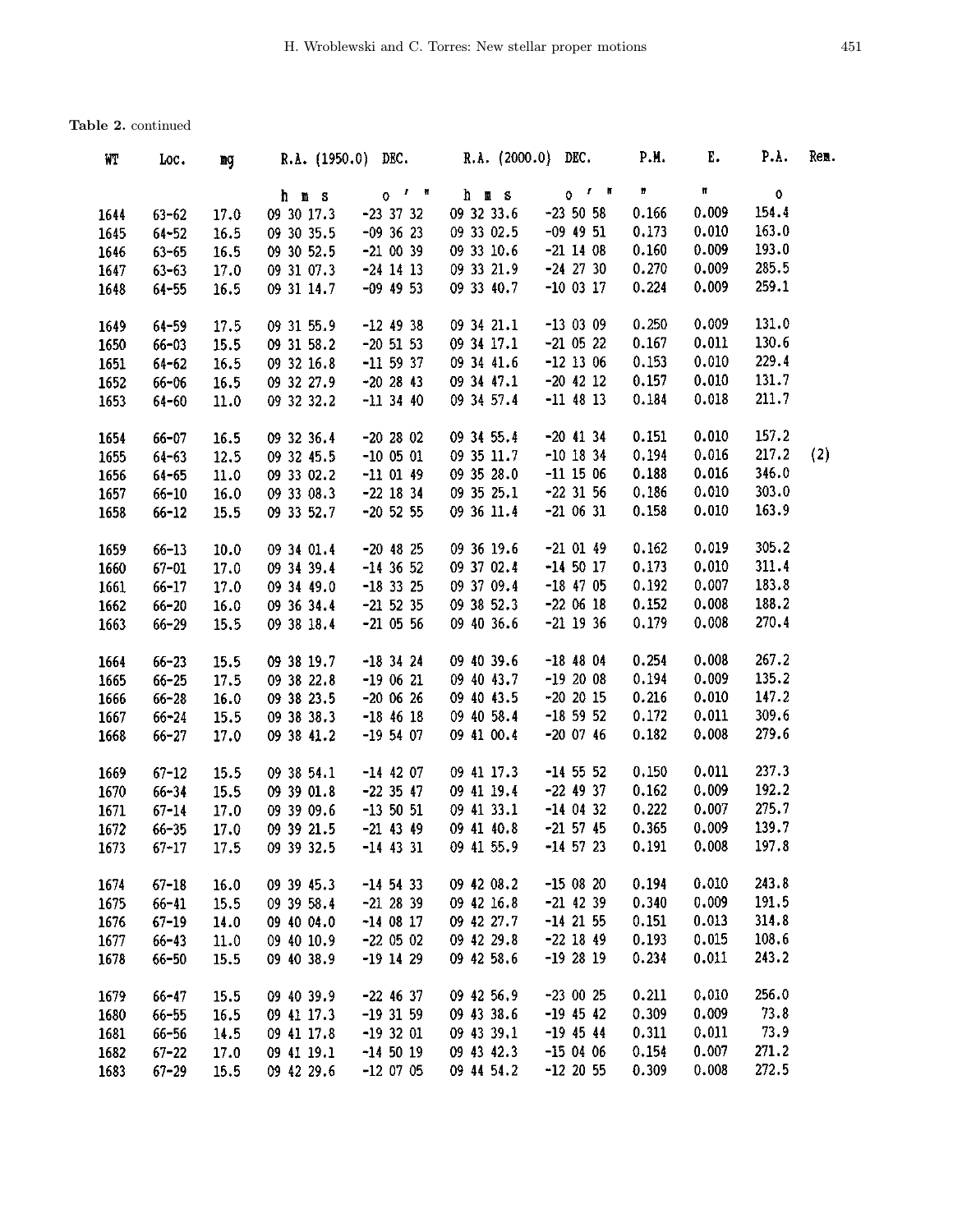| WT   | Loc.      | mg   | R.A. (1950.0) DEC. |             | R.A. $(2000.0)$ DEC. |                | P.N.  | E.    | P.A.  | Ren.  |
|------|-----------|------|--------------------|-------------|----------------------|----------------|-------|-------|-------|-------|
|      |           |      | hms                | $0 - 1 - 1$ | h m s                | 0 <sup>t</sup> | n     | Ħ     | 0     |       |
| 1684 | $67 - 27$ | 18.5 | 09 42 31.5         | $-14$ 10 22 | 09 44 55.1           | $-14$ 24 11    | 0.199 | 0.006 | 272.2 |       |
| 1685 | $67 - 30$ | 17.0 | 09 43 11.4         | $-11$ 49 21 | 09 45 36.6           | $-12$ 03 23    | 0.283 | 0.010 | 223.8 |       |
| 1686 | 66-65     | 17.0 | 09 43 20.3         | $-19$ 49 21 | 09 45 39.7           | $-20$ 03 10    | 0.232 | 0.008 | 285.3 |       |
| 1687 | 66-66     | 15.5 | 09 43 51.7         | $-19$ 13 28 | 09 46 11.8           | $-19$ 27 19    | 0.201 | 0.010 | 284.4 |       |
| 1688 | $67 - 33$ | 18.5 | 09 44 02.7         | $-12$ 14 59 | 09 46 27.8           | $-12$ 28 59    | 0.210 | 0.009 | 228.6 |       |
| 1689 | $67 - 34$ | 16.0 | 09 44 11.5         | $-12$ 52 49 | 09 46 36.4           | $-130650$      | 0.165 | 0.010 | 212.2 |       |
| 1690 | $67 - 35$ | 17.0 | 09 44 34.5         | $-125351$   | 09 46 59.0           | $-130746$      | 0.196 | 0.007 | 268.6 |       |
| 1691 | $67 - 36$ | 16.0 | 09 44 34.7         | $-125400$   | 09 46 59.2           | $-13$ 07 56    | 0.201 | 0.008 | 265.0 |       |
| 1692 | $66 - 72$ | 15.0 | 09 45 00.7         | $-19$ 02 14 | 09 47 21.3           | $-19$ 16 19    | 0.195 | 0.011 | 208.8 |       |
| 1693 | $67 - 39$ | 15.5 | 09 45 31.3         | $-15$ 21 24 | 09 47 54.3           | $-15$ 35 20    | 0.157 | 0.009 | 276.0 |       |
| 1694 | $66 - 77$ | 15.5 | 09 45 57.1         | $-22$ 53 42 | 09 48 15.0           | $-23$ 07 53    | 0.277 | 0.010 | 197.2 |       |
| 1695 | $66 - 78$ | 16.0 | 09 46 16.5         | $-22$ 47 16 | 09 48 35.0           | $-23$ 01 27    | 0.240 | 0.010 | 171.5 |       |
| 1696 | $66 - 79$ | 17.0 | 09 46 52.2         | $-20$ 09 55 | 09 49 11.8           | $-20$ 23 51    | 0.219 | 0.009 | 294.5 |       |
| 1697 | $67 - 42$ | 18.0 | 09 47 15.6         | $-15$ 13 53 | 09 49 39.2           | $-152802$      | 0.168 | 0.008 | 208.8 |       |
| 1698 | $66 - 81$ | 15.0 | 09 47 53.9         | $-220010$   | 09 50 12.9           | $-22$ 14 25    | 0.233 | 0.009 | 181.8 |       |
| 1699 | $66 - 84$ | 15.0 | 09 47 56.3         | $-182927$   | 09 50 16.7           | $-18$ 43 16    | 0.448 | 0.012 | 310.8 | $(*)$ |
| 1700 | $67 - 47$ | 17.0 | 09 48 15.1         | $-140025$   | 09 50 39.2           | $-14$ 14 30    | 0.159 | 0.007 | 264.1 |       |
| 1701 | $67 - 49$ | 18.5 | 09 48 16.8         | $-120210$   | 09 50 42.8           | $-12$ 16 34    | 0.393 | 0.006 | 178.7 |       |
| 1702 | $66 - 83$ | 15.0 | 09 48 43.4         | $-21$ 38 16 | 09 51 02.1           | $-21$ 52 20    | 0.213 | 0.009 | 276.1 |       |
| 1703 | $67 - 55$ | 17.0 | 09 48 46.6         | $-16$ 21 22 | 09 51 09.3           | $-16$ 35 19    | 0.216 | 0.009 | 322.8 |       |
| 1704 | $67 - 54$ | 17.0 | 09 48 46.6         | $-14$ 25 27 | 09 51 11.2           | $-14$ 39 39    | 0.152 | 0.010 | 155.8 |       |
| 1705 | $66 - 91$ | 17.0 | 09 50 15.3         | $-19$ 12 34 | 09 52 35.9           | $-192644$      | 0.194 | 0.008 | 259.6 | $(*)$ |
| 1706 | $67 - 57$ | 15.0 | 09 50 18.3         | $-15$ 21 58 | 09 52 41.8           | $-153614$      | 0.206 | 0.012 | 218.8 |       |
| 1707 | $66 - 92$ | 16.5 | 09 50 23.1         | $-193207$   | 09 52 44.5           | $-19$ 46 22    | 0.163 | 0.010 | 141.4 | $(*)$ |
| 1708 | $67 - 62$ | 18.5 | 09 50 49.7         | $-13$ 57 26 | 09 53 13.7           | $-14$ 11 35    | 0.245 | 0.007 | 275.4 |       |
| 1709 | $70 - 07$ | 17.0 | 09 50 51.2         | $-18$ 29 54 | 09 53 11.6           | $-18$ 44 09    | 0.422 | 0.008 | 256.8 |       |
| 1710 | $67 - 61$ | 15.5 | 09 51 01.1         | $-14$ 24 35 | 09 53 25.2           | $-14$ 38 45    | 0.158 | 0.008 | 267.4 |       |
| 1711 | $67 - 67$ | 14.5 | 09 51 56.5         | $-123842$   | 09 54 21.9           | $-12$ 52 46    | 0.208 | 0.013 | 326.0 |       |
| 1712 | $70 - 13$ | 18.0 | 09 52 51.5         | $-18$ 57 45 | 09 55 13.5           | $-19$ 12 10    | 0.227 | 0.008 | 157.4 |       |
| 1713 | $70 - 11$ | 17.0 | 09 52 56.0         | $-17506$    | 09 55 17.6           | $-180926$      | 0.253 | 0.009 | 245.6 |       |
| 1714 | $67 - 71$ | 17.0 | 09 52 58.3         | $-13$ 20 57 | 09 55 23.6           | $-13$ 35 21    | 0.193 | 0.007 | 181.6 |       |
| 1715 | $67 - 72$ | 18.5 | 09 53 00.6         | $-13$ 20 51 | 09 55 26.0           | $-13$ 35 14    | 0.170 | 0.007 | 179.2 |       |
| 1716 | $67 - 73$ | 16.0 | 09 53 06.1         | $-150609$   | 09 55 29.5           | $-152028$      | 0.260 | 0.009 | 253.8 |       |
| 1717 | $70 - 15$ | 17.0 | 09 53 26.6         | $-180612$   | 09 55 48.4           | $-18$ 20 26    | 0.154 | 0.008 | 283.0 |       |
| 1718 | $71 - 04$ | 17.5 | 09 53 42.9         | $-07$ 39 38 | 09 56 10.8           | $-07$ 53 54    | 0.335 | 0.006 | 270.2 |       |
| 1719 | $70 - 18$ | 11.0 | 09 55 52.7         | $-20$ 11 57 | 09 58 13.9           | $-20$ 26 29    | 0.216 | 0.015 | 172.0 |       |
| 1720 | $70 - 20$ | 16.0 | 09 56 28.4         | $-18$ 02 52 | 09 58 50.4           | $-18$ 17 13    | 0.155 | 0.009 | 283.2 |       |
| 1721 | $70 - 19$ | 15.0 | 09 56 50.8         | $-17$ 11 48 | 09 59 14.1           | $-172625$      | 0.274 | 0.010 | 172.2 |       |
| 1722 | $70 - 21$ | 17.0 | 09 56 55.1         | $-190621$   | 09 59 16.2           | $-19$ 20 47    | 0.225 | 0.008 | 255.4 |       |
| 1723 | $70 - 24$ | 17.5 | 09 57 17.7         | $-21$ 19 01 | 09 59 37.5           | $-21$ 33 27    | 0.190 | 0.007 | 261.4 |       |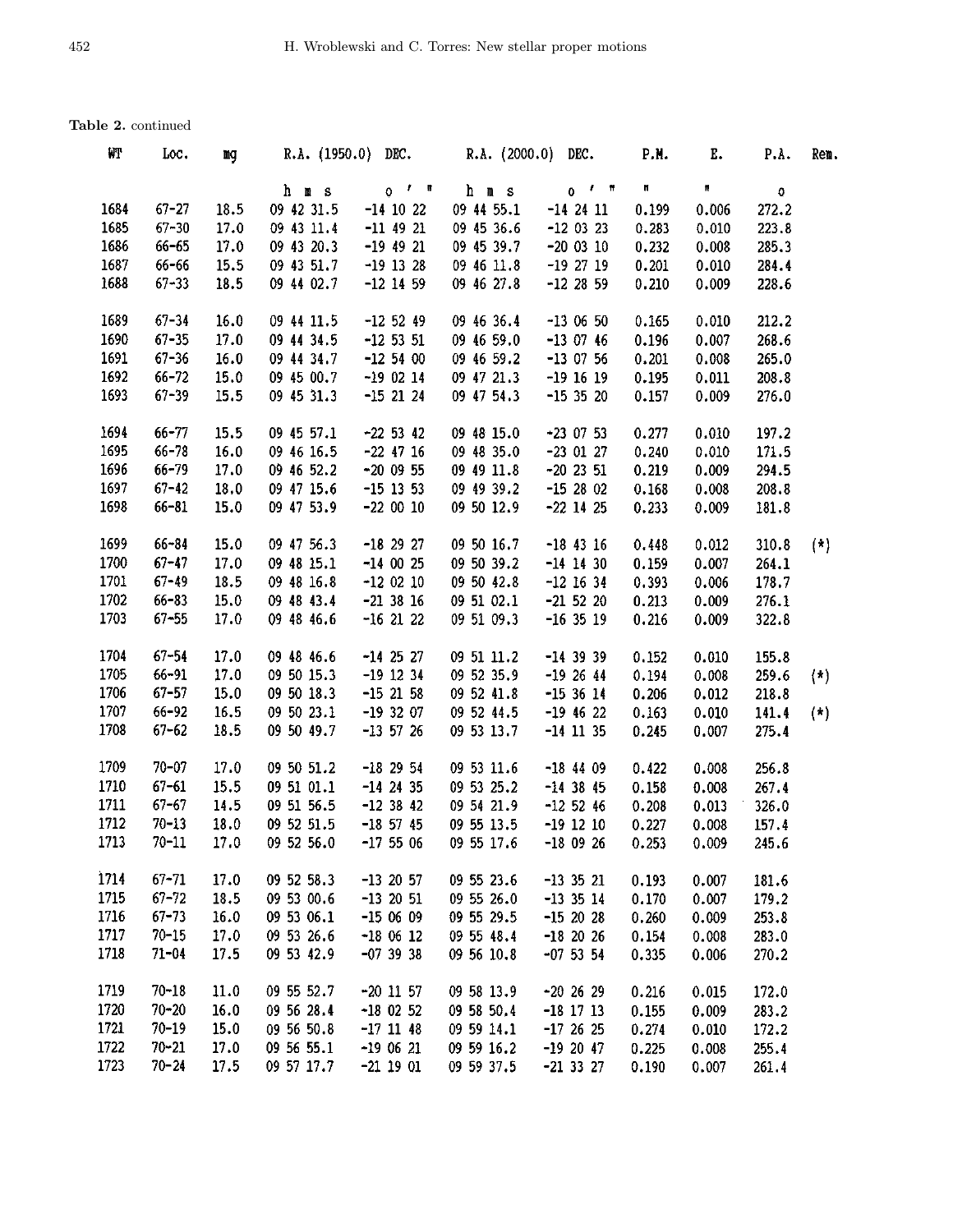| WT   | Loc.      | щg   | R.A. (1950.0) DEC.       |               | $R.A. (2000.0)$ DEC. |                     | P.M.  | E.    | P.A.         | Rem.  |
|------|-----------|------|--------------------------|---------------|----------------------|---------------------|-------|-------|--------------|-------|
|      |           |      | h m s                    | $0$ $1$ $\mu$ | h m s                | $0^{-1}$ $^{\circ}$ | n     | n     | $\mathbf{o}$ |       |
| 1724 | $71 - 10$ | 16.0 | 09 57 35.8               | $-07$ 23 35   | 10 00 04.8           | $-073806$           | 0.169 | 0.010 | 221.4        |       |
| 1725 | $70 - 25$ | 17.0 | 09 57 48.4               | $-17$ 17 21   | 10 00 11.0           | $-17$ 31 52         | 0.197 | 0.009 | 239.4        |       |
| 1726 | $70 - 26$ | 18.0 | 09 57 54.4               | $-18$ 52 19   | 10 00 16.4           | $-190656$           | 0.225 | 0.007 | 194.6        |       |
| 1727 | $70 - 28$ | 17.0 | 10 00 28.6               | $-17$ 15 54   | 10 02 52.4           | $-173041$           | 0.327 | 0.009 | 160.4        |       |
| 1728 | $70 - 29$ | 18.0 | 10 01 13.2               | $-17$ 22 33   | 10 03 35.7           | $-173705$           | 0.272 | 0.007 | 276.0        |       |
| 1729 | $71 - 22$ | 15.0 | 10 01 20.8               | $-06$ 48 45   | 10 03 50.1           | $-07$ 03 25         | 0.194 | 0.011 | 224.9        |       |
| 1730 | $71 - 20$ | 12.0 | 10 01 24.9               | $-08$ 48 15   | 10 03 53.1           | $-09$ 02 57         | 0.208 | 0.016 | 216.1        |       |
| 1731 | $71 - 25$ | 18.0 | 10 02 49.2               | $-08$ 53 05   | 10 05 18.2           | $-09$ 07 58         | 0.338 | 0.007 | 164.4        |       |
| 1732 | $70 - 33$ | 18.5 | 10 03 08.8               | $-17$ 40 06   | 10 05 31.5           | $-17$ 54 38         | 0.219 | 0.009 | 303.3        |       |
| 1733 | $71 - 28$ | 15.5 | 10 03 54.2               | $-06$ 11 44   | 10 06 23.5           | $-06$ 26 35         | 0.357 | 0.011 | 226.4        |       |
| 1734 | $71 - 30$ | 16.5 | 10 04 21.7               | $-05$ 15 46   | 10 06 52.5           | $-053036$           | 0.203 | 0.008 | 176.0        |       |
| 1735 | $70 - 39$ | 16.0 | 10 04 44.9               | $-175048$     | 10 07 07.6           | $-18$ 05 25         | 0.199 | 0.010 | 293.0        |       |
| 1736 | $70 - 40$ | 18.0 | 10 04 44.9               | $-18$ 48 11   | 10 07 08.2           | $-190301$           | 0.221 | 0.009 | 144.8        |       |
| 1737 | $70 - 41$ | 17.0 | 10 04 59.6               | $-19$ 47 36   | 10 07 21.1           | $-20$ 02 16         | 0.195 | 0.007 | 275.4        |       |
| 1738 | $70 - 43$ | 17.0 | 10 05 37.5               | $-18$ 32 33   | 10 08 00.7           | $-18$ 47 31         | 0.323 | 0.008 | 173.6        |       |
| 1739 | $71 - 34$ | 16.0 | 10 05 38.8               | $-08$ 22 28   | 10 08 07.1           | $-08$ 37 08         | 0.213 | 0.010 | 286.2        |       |
| 1740 | $71 - 35$ | 10.0 | 10 05 45.8               | $-08$ 08 02   | 10 08 14.5           | $-08$ 22 45         | 0.154 | 0.013 | 267.6        |       |
| 1741 | $71 - 38$ | 16.5 | 10 05 52.5               | $-06$ 19 38   | 10 08 21.9           | $-06$ 34 17         | 0.240 | 0.009 | 289.2        |       |
| 1742 | $71 - 37$ | 15.5 | 10 05 53.0               | $-07$ 16 54   | 10 08 22.6           | $-07$ 31 45         | 0.176 | 0.009 | 190.2        |       |
| 1743 | $70 - 45$ | 14.0 | 10 05 54.8               | $-20$ 24 21   | 10 08 16.2           | $-20$ 39 07         | 0.170 | 0.012 | 247.6        |       |
| 1744 | $70 - 46$ | 15.5 | 10 06 13.5               | $-172652$     | 10 08 37.6           | $-17$ 41 43         | 0.174 | 0.011 | 151.0        |       |
| 1745 | $70 - 48$ | 16.5 | 10 07 03.1               | $-190440$     | 10 09 25.3           | $-19$ 19 40         | 0.345 | 0.010 | 210.6        |       |
| 1746 | $74 - 08$ | 11.5 | 10 07 11.1               | $-26$ 13 58   | 10 09 28.7           | $-26$ 28 43         | 0.170 | 0.012 | 276.1        |       |
| 1747 | $70 - 49$ | 18.0 | 10 07 13.3               | $-20$ 37 08   | 10 09 35.0           | $-20$ 52 01         | 0.160 | 0.008 | 200.6        |       |
| 1748 | $74 - 17$ | 17.5 | 10 07 28.0               | $-28$ 42 17   | 10 09 44.8           | $-28$ 57 15         | 0.244 | 0.008 | 164.8        |       |
| 1749 | $73 - 04$ | 15.0 | 10 07 33.8               | $-18$ 30 11   | 10 09 57.4           | $-18$ 45 04         | 0.167 | 0.012 | 142.2        | $(*)$ |
| 1750 | $73 - 05$ | 16.0 | 10 07 34.0               | $-18$ 30 04   | 10 09 57.6           | $-18$ 44 57         | 0.167 | 0.010 | 142.2        | $(*)$ |
| 1751 | $74 - 14$ | 16.5 | 10 08 02.6               | $-24$ 45 41   | 10 10 21.3           | $-250028$           | 0.178 | 0.008 | 263.2        |       |
| 1752 | $74 - 15$ | 16.5 | 10 08 04.4               | $-26$ 13 26   | 10 10 23.0           | $-26$ 28 23         | 0.198 | 0.009 | 163.5        |       |
| 1753 | $74 - 16$ | 17.5 | $10\ 08\ 04.5$ -26 13 23 |               | 10 10 23.1           | $-26$ 28 20         | 0.198 | 0.008 | 163.5        |       |
| 1754 | $74 - 22$ | 16.5 | 10 08 32.2               | $-27$ 27 42   | 10 10 49.2           | $-27$ 42 27         | 0.154 | 0.010 | 297.2        |       |
| 1755 | $73 - 08$ | 16.0 | 10 08 36.0               | $-160937$     | 10 11 01.2           | $-16$ 24 32         | 0.181 | 0.011 | 137.0        |       |
| 1756 | $71 - 44$ | 16.0 | 10 08 51.2               | $-06$ 09 26   | 10 11 21.0           | $-06$ 24 19         | 0.169 | 0.010 | 244.4        |       |
| 1757 | $74 - 24$ | 12.0 | 10 09 24.6               | $-24$ 10 43   | 10 11 45.1           | $-24$ 25 35         | 0.166 | 0.013 | 100.9        |       |
| 1758 | $73 - 10$ | 15.5 | 10 09 33.2               | $-19$ 14 24   | 10 11 55.5           | $-192909$           | 0.219 | 0.011 | 301.6        |       |
| 1759 | $73 - 09$ | 16.0 | 10 09 40.2               | $-182841$     | 10 12 01.9           | $-18$ 43 34         | 0.508 | 0.008 | 264.8        |       |
| 1760 | $74 - 28$ | 17.5 | 10 09 48.1               | $-28$ 36 27   | 10 12 06.2           | $-28$ 51 38         | 0.505 | 0.010 | 144.8        |       |
| 1761 | $71 - 46$ | 15.0 | 10 10 17.8               | $-09$ 11 13   | 10 12 46.6           | $-09$ 26 16         | 0.227 | 0.009 | 177.4        |       |
| 1762 | $71 - 47$ | 10.5 | 10 10 34.6               | $-090607$     | 10 13 03.2           | $-09$ 21 07         | 0.160 | 0.017 | 199.6        |       |
| 1763 | $73 - 14$ | 14.5 | 10 11 01.8               | $-18$ 31 48   | 10 13 24.6           | $-18$ 46 38         | 0.205 | 0.011 | 288.2        |       |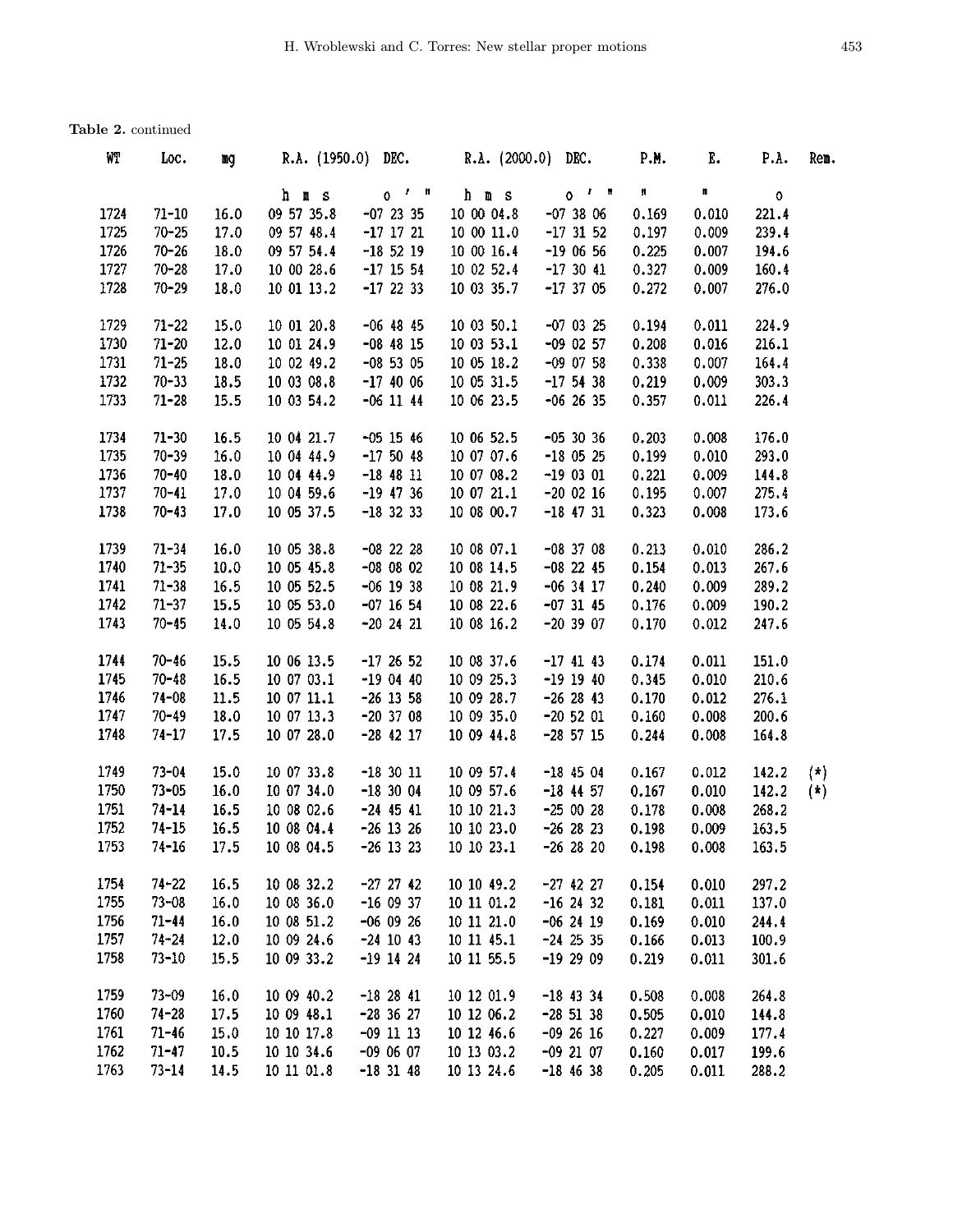| WТ   | Loc.      | ng   |                      |                     | R.A. (1950.0) DEC. R.A. (2000.0) DEC. |               | <b>P.M.</b>    | Ε.        | P.A.        | Rem. |
|------|-----------|------|----------------------|---------------------|---------------------------------------|---------------|----------------|-----------|-------------|------|
|      |           |      | h m s                | $0^{7}$ $^{\prime}$ | h m s                                 | $0$ $1$ $1$   | $\mathbf{H}^-$ | $\pmb{n}$ | $\mathbf 0$ |      |
| 1764 | $73 - 15$ | 16.5 | 10 11 04.3           | $-18$ 31 52         | 10 13 27.2                            | $-18$ 46 42   | 0.199          | 0.009     | 288.6       |      |
| 1765 | $71 - 56$ | 16.0 | 10 11 09.9           | $-07$ 19 26         | 10 13 40.0                            | $-07$ 34 35   | 0.326          | 0.009     | 161.2       |      |
| 1766 | $73 - 16$ | 18.0 | 10 11 22.5           | $-17$ 16 31         | 10 13 45.5                            | $-173117$     | 0.402          | 0.008     | 293.6       |      |
| 1767 | $71 - 58$ | 16.5 | 10 11 34.9           | $-06$ 33 02         | 10 14 04.7                            | $-06$ 48 01   | 0.174          | 0.010     | 239.1       |      |
| 1768 | $71 - 60$ | 9.5  | 10 11 55.6           | $-08$ 16 00         | 10 14 25.4                            | $-08$ 30 57   | 0.155          | 0.016     | 104.2       |      |
| 1769 | $71 - 59$ | 16.0 | 10 11 59.2           | $-06$ 14 31         | 10 14 28.4                            | $-06$ 29 25   | 0.351          | 0.008     | 275.5       |      |
| 1770 | $73 - 18$ | 15.0 | 10 12 37.8           | $-19$ 26 52         | 10 14 59.8                            | $-19$ 41 35   | 0.435          | 0.011     | 307.6       |      |
| 1771 | $73 - 17$ | 17.0 | 10 12 39.0           | $-17,30,00$         | 10 15 03.9                            | $-17$ 45 03   | 0.225          | 0.009     | 122.4       |      |
| 1772 | $73 - 21$ | 14.0 | 10 13 04.1           | $-18$ 56 52         | 10 15 28.0                            | $-19$ 11 56   | 0.178          | 0.013     | 135.1       |      |
| 1773 | $74 - 40$ | 15.0 | 10 13 10.4           | $-27$ 52 59         | 10 15 28.6                            | $-280804$     | 0.177          | 0.011     | 154.7       |      |
| 1774 | $73 - 20$ | 14.0 | 10 13 11.7           | $-16$ 13 34         | 10 15 35.3                            | $-16$ 28 24   | 0.452          | 0.011     | 291.0       |      |
| 1775 | $74 - 43$ | 16.5 | 10 13 29.8           | $-28$ 34 02         | 10 15 46.8                            | $-28$ 48 55   | 0.185          | 0.010     | 300.1       |      |
| 1776 | $73 - 25$ | 16.5 | 10 14 29.5           | $-15$ 22 12         | 10 16 54.1                            | $-15$ 37 14   | 0.271          | 0.008     | 264.0       |      |
| 1777 | $74 - 46$ | 13.0 | 10 14 37.7           | $-24$ 23 08         | 10 16 57.6                            | $-24$ 38 03   | 0.167          | 0.014     | 305.0       |      |
| 1778 | $73 - 26$ | 13.5 | 10 14 50.0           | $-16$ 15 00         | 10 17 15.0                            | $-16$ 29 54   | 0.155          | 0.013     | 338.4       |      |
|      |           |      |                      |                     |                                       |               |                |           |             |      |
| 1779 | $74 - 48$ | 16.5 | 10 15 59.2           | $-25$ 54 40         | 10 18 18.9                            | $-260953$     | 0.203          | 0.009     | 168.2       |      |
| 1780 | $74 - 50$ | 16.5 | 10 16 15.5           | $-2700008$          | 10 18 35.0                            | $-27$ 15 30   | 0.400          | 0.010     | 156.2       |      |
| 1781 | $73 - 32$ | 12.0 | 10 18 29.1           | $-19$ 22 07         | 10 20 53.3                            | $-19$ 37 17   | 0.155          | 0.014     | 112.9       |      |
| 1782 | $74 - 59$ | 16.0 | 10 18 48.1           | $-24$ 37 15         | 10 21 08.2                            | $-24$ 52 18   | 0.188          | 0.010     | 305.0       |      |
| 1783 | $74 - 61$ | 16.5 | 10 18 52.5           | $-27$ 11 01         | 10 21 12.6                            | $-27, 26, 26$ | 0.410          | 0.010     | 143.2       |      |
| 1784 | $73 - 35$ | 15.5 | 10 19 02.0           | $-160607$           | 10 21 26.9                            | $-16$ 21 23   | 0.237          | 0.011     | 235.8       |      |
| 1785 | $73 - 36$ | 12.0 | 10 19 03.5           | $-160618$           | 10 21 28.4                            | $-16$ 21 33   | 0.223          | 0.015     | 238.0       |      |
| 1786 | $73 - 38$ | 16.5 | 10 19 15.5           | $-18$ 25 21         | 10 21 40.6                            | $-18$ 40 41   | 0.295          | 0.010     | 136.1       |      |
| 1787 | $74 - 62$ | 14.0 | 10 19 37.4           | $-280209$           | 10 21 55.6                            | $-28$ 17 15   | 0.168          | 0.012     | 297.7       |      |
| 1788 | $74 - 63$ | 10.5 | 10 19 40.5           | $-27$ 39 41         | 10 22 00.0                            | $-27$ 54 56   | 0.162          | 0.019     | 130.0       |      |
| 1789 | $74 - 71$ | 14.0 | 10 20 18.9           | $-25$ 35 19         | 10 22 38.7                            | $-25$ 50 $25$ | 0.164          | 0.013     | 307.7       |      |
| 1790 | $74 - 72$ | 14.5 | 10 20 19.0           | $-25$ 35 24         | 10 22 38.9                            | $-25, 50, 30$ | 0.170          | 0.012     | 307.4       |      |
| 1791 | $74 - 70$ | 15.5 | 10 20 36.9           | $-270717$           | 10 22 55.8                            | $-27$ 22 28   | 0.155          | 0.009     | 275.4       |      |
| 1792 | $74 - 73$ | 17.5 | 10 20 42.2           | $-24$ 09 45         | 10 23 04.2                            | $-24$ 25 06   | 0.284          | 0.009     | 134.2       |      |
| 1793 | $73 - 41$ | 11.0 | 10 21 46.9 -19 56 54 |                     | 10 24 10.7                            | $-20$ 12 15   | 0.154          | 0.015     | 171.3       |      |
| 1794 | $73 - 40$ | 16.5 | 10 21 48.7           | $-16$ 46 41         | 10 24 13.4                            | $-170201$     | 0.248          | 0.010     | 242.4       |      |
| 1795 | $74 - 74$ | 17.0 | 10 21 53.8           | $-28$ 01 05         | 10 24 11.8                            | $-28$ 16 29   | 0.342          | 0.010     | 235.1       |      |
| 1796 | $74 - 75$ | 10.5 | 10 22 12.8           | $-27$ 23 10         | 10 24 31.4                            | $-27$ 38 24   | 0.249          | 0.012     | 270.3       |      |
| 1797 | $73 - 43$ | 17.5 | 10 22 30.0           | $-173100$           | 10 24 56.2                            | $-17$ 46 28   | 0.418          | 0.009     | 129.8       |      |
| 1798 | $73 - 44$ | 17.0 | 10 23 07.6           | $-16$ 58 20         | 10 25 31.8                            | $-17$ 13 29   | 0.380          | 0.009     | 292.2       |      |
| 1799 | $74 - 82$ | 17.0 | 10 23 46.5           | $-26$ 53 22         | 10 26 07.0                            | $-270843$     | 0.157          | 0.009     | 118.8       |      |
| 1800 | $79 - 04$ | 18.5 | 10 24 15.2           | $-053609$           | 10 26 46.4                            | $-05$ 51 36   | 0,168          | 0.008     | 167.2       |      |
| 1801 | $79 - 06$ | 17.0 | 10 24 25.4           | $-08$ 40 55         | 10 26 54.0                            | $-08$ 56 05   | 0.334          | 0.010     | 298.7       |      |
| 1802 | $74 - 86$ | 16.5 | 10 24 57.8           | $-28$ 19 44         | 10 27 16.3                            | $-28$ 35 02   | 0.221          | 0.008     | 276.6       |      |
| 1803 | $79 - 07$ | 16.0 | 10 24 54.0           | $-08$ 23 38         | 10 28 24.3                            | $-08$ 39 01   | 0.152          | 0.009     | 100.3       |      |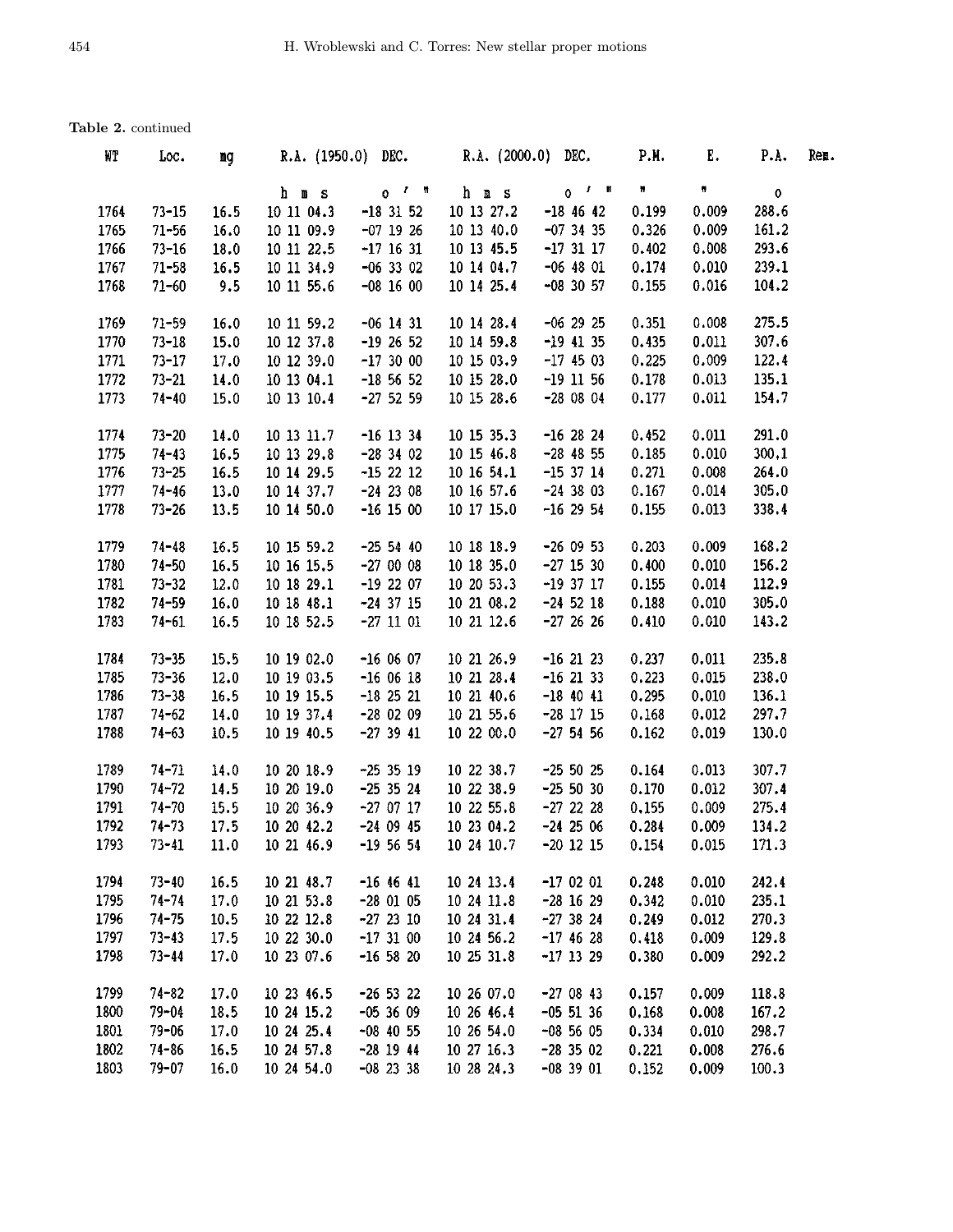| WI   | Loc.      | mg   | R.A. $(1950.0)$ DEC. |                       | R.A. (2000.0) DEC. |             | <b>P.M.</b> | Е.    | P.A.        | Rem. |
|------|-----------|------|----------------------|-----------------------|--------------------|-------------|-------------|-------|-------------|------|
|      |           |      | h m s                | $0^{-1}$ = $\sqrt{ }$ | h m s              | $0^{f-h}$   | n           | n     | $\mathbf 0$ |      |
| 1804 | $79 - 08$ | 17.5 | 10 26 23.8           | $-08$ 18 57           | 10 28 53.4         | $-08$ 34 26 | 0.173       | 0.009 | 205.8       |      |
| 1805 | $79 - 13$ | 14.5 | 10 27 27.8           | $-08$ 01 20           | 10 29 58.3         | $-08$ 16 50 | 0.174       | 0.013 | 137.2       |      |
| 1806 | $79 - 16$ | 16.5 | 10 29 10.6           | $-06$ 12 11           | 10 31 41.1         | $-06$ 27 42 | 0.152       | 0.010 | 235.8       |      |
| 1807 | $79 - 19$ | 15.0 | 10 29 37.1           | $-07$ 47 24           | 10 32 07.5         | $-08$ 03 00 | 0.171       | 0.010 | 164.6       |      |
| 1808 | $79 - 23$ | 15.5 | 10 30 21.8           | $-050602$             | 10 32 53.3         | $-05$ 21 41 | 0.209       | 0.008 | 180.7       |      |
| 1809 | $79 - 22$ | 12.5 | 10 30 36.2           | $-062809$             | 10 33 06.5         | $-06$ 43 38 | 0.160       | 0.010 | 267.2       |      |
| 1810 | $79 - 27$ | 10.5 | 10 31 49.8           | $-08$ 54 21           | 10 34 19.0         | $-09$ 09 48 | 0.194       | 0.017 | 291.0       |      |
| 1811 | $79 - 32$ | 17.5 | 10 32 37.7           | $-07$ 16 48           | 10 35 08.0         | $-07$ 32 37 | 0.347       | 0.008 | 196.0       |      |
| 1812 | $79 - 33$ | 15.5 | 10 32 40.3           | $-07$ 13 29           | 10 35 11.5         | $-072904$   | 0.177       | 0.010 | 107.1       |      |
| 1813 | $79 - 31$ | 14.0 | 10 32 42.1           | $-080642$             | 10 35 11.8         | $-08$ 22 12 | 0.182       | 0.011 | 289.6       |      |
| 1814 | $79 - 36$ | 16.5 | 10 33 06.1           | $-05$ 05 54           | 10 35 37.0         | $-05$ 21 23 | 0.206       | 0.010 | 288.6       |      |
| 1815 | $79 - 37$ | 18.5 | 10 33 30.1           | $-05$ 18 10           | 10 36 01.5         | $-05$ 33 56 | 0.248       | 0.007 | 182.1       |      |
| 1816 | $79 - 40$ | 17.0 | 10 34 20.5           | $-08$ 04 34           | 10 36 50.2         | $-08$ 20 10 | 0.172       | 0.007 | 264.6       |      |
| 1817 | $79 - 41$ | 16.5 | 10 34 25.0           | $-08$ 27 19           | 10 36 55.1         | $-08$ 43 07 | 0.252       | 0.008 | 180.4       |      |
| 1818 | $79 - 43$ | 15.5 | 10 34 35.2           | $-08$ 50 39           | 10 37 04.5         | $-090613$   | 0.185       | 0.009 | 280.0       |      |
| 1819 | $79 - 38$ | 16.5 | 10 35 01.6           | $-04$ 52 16           | 10 37 32.5         | $-05$ 07 52 | 0.241       | 0.008 | 270.7       |      |
| 1820 | $79 - 44$ | 14.5 | 10 35 25.2           | $-08$ 36 54           | 10 37 55.4         | $-08$ 52 40 | 0.193       | 0.010 | 173.2       |      |
| 1821 | $79 - 47$ | 16.5 | 10 36 50.9           | $-070415$             | 10 39 20.8         | $-07$ 19 56 | 0.256       | 0.008 | 263.2       |      |
| 1822 | $79 - 49$ | 17.0 | 10 36 53.3           | $-060649$             | 10 39 24.9         | $-06$ 22 35 | 0.188       | 0.010 | 141.2       |      |
| 1823 | $79 - 48$ | 15.0 | 10 36 56.6           | $-06$ 31 09           | 10 39 27.2         | $-06$ 46 53 | 0.159       | 0.012 | 233.0       |      |
| 1824 | $79 - 46$ | 16.5 | 10 37 16.9           | $-09$ 13 37           | 10 39 46.3         | $-09$ 29 15 | 0.160       | 0.009 | 284.6       |      |
| 1825 | $79 - 52$ | 15.5 | 10 37 46.0           | $-08$ 14 54           | 10 40 16.0         | $-08$ 30 39 | 0.153       | 0.012 | 231.2       |      |
| 1826 | $79 - 54$ | 15.5 | 10 38 35.3           | $-06$ 18 23           | 10 41 06.0         | $-06$ 34 08 | 0.177       | 0.010 | 246.6       |      |
| 1827 | $79 - 57$ | 17.0 | 10 40 39.2           | $-08$ 57 15           | 10 43 02.8         | $-09$ 12 41 | 1.971       | 0.008 | 280.6       |      |
| 1828 | $84 - 01$ | 17.0 | 11 09 14.4           | $-09$ 36 53           | 11 11 44.8         | $-09$ 53 11 | 0.241       | 0.007 | 274.4       |      |
| 1829 | $84 - 08$ | 18.0 | 11 10 54.6           | $-08$ 44 02           | 11 13 26.4         | $-090029$   | 0.156       | 0.009 | 150,6       |      |
| 1830 | $84 - 10$ | 13.5 | 11 11 03.5           | $-100515$             | 11 13 34.4         | $-10$ 21 42 | 0.159       | 0.013 | 215.1       |      |
| 1831 | $84 - 11$ | 17.0 | 11 11 39.0           | $-10$ 57 51           | 11 14 09.4         | $-11$ 14 13 | 0.188       | 0.007 | 265.0       |      |
| 1832 | $84 - 15$ | 16.5 | 11 12 29.2           | $-110956$             | 11 14 59.8         | $-112615$   | 0.155       | 0.009 | 290.3       |      |
| 1833 | $84 - 16$ | 16.5 | 11 12 30.5           | $-10$ 40 03           | 11 15 00.8         | $-10$ 56 22 | 0.261       | 0.009 | 283.1       |      |
| 1834 | $84 - 20$ | 11.0 | 11 13 14.6           | $-08$ 38 03           | 11 15 45.9         | $-08$ 54 31 | 0.174       | 0.018 | 224.8       |      |
| 1835 | $84 - 19$ | 18.0 | 11 13 35.9           | $-09$ 27 56           | 11 16 08.0         | $-09$ 44 26 | 0.197       | 0.009 | 131.0       |      |
| 1836 | $84 - 22$ | 15.5 | 11 14 36.6           | $-11$ 05 54           | 11 17 06.5         | $-11$ 22 25 | 0.417       | 0.010 | 249.0       |      |
| 1837 | $84 - 27$ | 12.0 | 11 16 13.5           | $-073640$             | 11 18 45.1         | $-07$ 53 10 | 0.162       | 0.016 | 234.0       |      |
| 1838 | $84 - 24$ | 18.0 | 11 16 20.7           | $-11$ 22 35           | 11 18 52.7         | $-11$ 39 05 | 0.219       | 0.008 | 116.0       |      |
| 1839 | $84 - 25$ | 17.0 | 11 16 21.1           | $-11$ 22 26           | 11 18 53.0         | $-11$ 38 56 | 0.225       | 0.010 | 120.1       |      |
| 1840 | $84 - 26$ | 16.0 | 11 16 38.7           | $-10$ 38 19           | 11 19 09.1         | $-10$ 54 42 | 0.292       | 0.008 | 278.8       |      |
| 1841 | $84 - 28$ | 16.5 | 11 16 42.7           | $-08$ 15 14           | 11 19 13.6         | $-08$ 31 38 | 0.345       | 0.008 | 276.7       |      |
| 1842 | $84 - 29$ | 16.5 | 11 17 07.9           | $-09$ 45 09           | 11 19 39.7         | $-10$ 01 45 | 0.217       | 0.009 | 166.8       |      |
| 1843 | $84 - 30$ | 16.0 | 11 17 13.1           | $-12$ 14 10           | 11 19 44.9         | $-12$ 30 30 | 0.211       | 0.011 | 61.0        |      |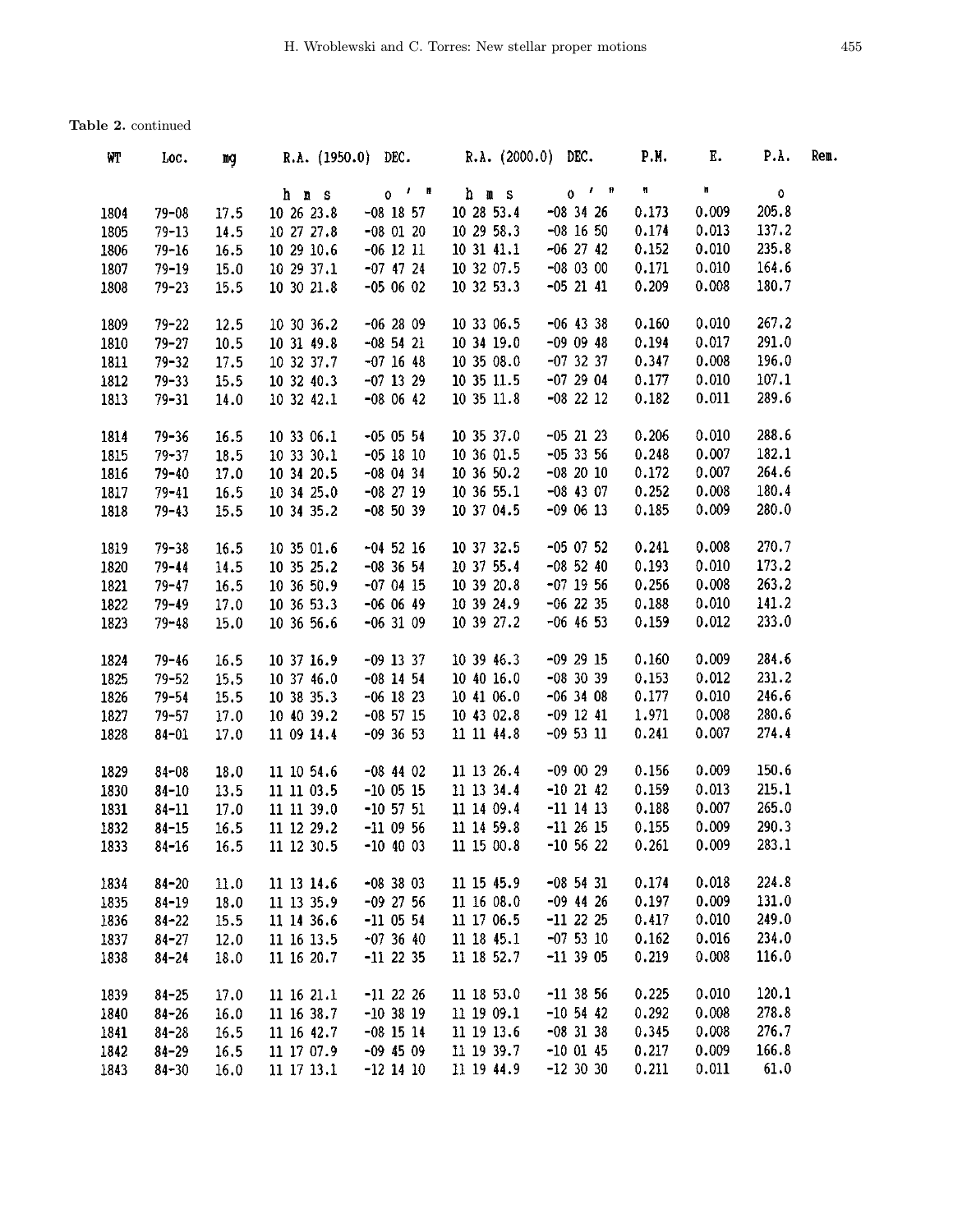| WT   | Loc.      | mg   |            | R.A. (1950.0) DEC. R.A. (2000.0) DEC. |            |             | P.M.  | Ε.    | P.A.        | Rem. |
|------|-----------|------|------------|---------------------------------------|------------|-------------|-------|-------|-------------|------|
|      |           |      | h m s      | $0^{f}$ $^{h}$                        | h m s      | $0^{7}$     | Ħ.    | m     | $\mathbf o$ |      |
| 1844 | $84 - 31$ | 10.5 | 11 17 38.7 | $-09$ 27 07                           | 11 20 09.9 | $-09$ 43 33 | 0.162 | 0.012 | 271.4       |      |
| 1845 | $84 - 32$ | 15.0 | 11 17 40.4 | $-08$ 17 50                           | 11 20 11.9 | $-08$ 34 17 | 0.155 | 0.009 | 263.4       |      |
| 1846 | $84 - 34$ | 17.5 | 11 18 28.4 | $-09$ 02 52                           | 11 20 59.5 | $-09$ 19 20 | 0.238 | 0.006 | 266.1       |      |
| 1847 | $84 - 35$ | 17.0 | 11 19 41.7 | $-11$ 15 46                           | 11 22 12.2 | $-11$ 32 17 | 0.291 | 0.008 | 256.6       |      |
| 1848 | $84 - 36$ | 15.0 | 11 21 32.1 | $-11$ 24 11                           | 11 24 03.4 | $-11$ 40 51 | 0.244 | 0.010 | 197.6       |      |
| 1849 | $84 - 37$ | 15.0 | 11 21 40.9 | $-08$ 14 58                           | 11 24 13.4 | $-08$ 31 35 | 0.188 | 0.011 | 147.6       |      |
| 1850 | $84 - 38$ | 17.0 | 11 22 47.0 | $-08$ 16 32                           | 11 25 18.6 | $-08$ 32 59 | 0.190 | 0.008 | 284.2       |      |
| 1851 | $84 - 39$ | 17.5 | 11 22 50.0 | $-08$ 47 39                           | 11 25 21.5 | $-09$ 04 03 | 0.193 | 0.009 | 305.2       |      |
| 1852 | $84 - 40$ | 16.0 | 11 23 15.1 | $-11$ 37 12                           | 11 25 46.2 | $-11$ 53 43 | 0.161 | 0.008 | 262.4       |      |
| 1853 | $84 - 41$ | 14.0 | 11 24 22.3 | $-08$ 17 49                           | 11 26 54.1 | $-08$ 34 19 | 0.152 | 0.009 | 275.2       |      |
| 1854 | $84 - 44$ | 14.5 | 11 26 22.5 | $-11$ 14 19                           | 11 28 54.6 | $-11$ 31 04 | 0.278 | 0.011 | 163.6       |      |
| 1855 | $84 - 45$ | 15.0 | 11 27 22.9 | $-095101$                             | 11 29 54.8 | $-10$ 07 43 | 0.206 | 0.011 | 202.0       |      |
| 1856 | $87 - 01$ | 16.0 | 11 35 30.6 | $-30$ 53 02                           | 11 37 59.9 | $-31$ 09 50 | 0.251 | 0.009 | 202.2       |      |
| 1857 | $87 - 02$ | 17.0 | 11 36 11.4 | $-29$ 33 52                           | 11 38 40.8 | $-29$ 50 27 | 0.152 | 0.008 | 285.4       |      |
| 1858 | $87 - 03$ | 18.5 | 11 36 21.4 | $-28, 26, 01$                         | 11 38 50.7 | $-28$ 42 32 | 0.285 | 0.008 | 300.8       |      |
| 1859 | $86 - 06$ | 11.0 | 11 37 26.3 | $-11$ 58 53                           | 11 39 58.1 | $-12$ 15 27 | 0.200 | 0.016 | 293.8       |      |
| 1860 | $86 - 02$ | 15.0 | 11 37 27.3 | $-08$ 29 50                           | 11 40 00.5 | $-09$ 16 35 | 0.202 | 0.012 | 137.3       |      |
| 1861 | $86 - 03$ | 16.5 | 11 37 29.6 | $-090611$                             | 11 40 01.7 | $-09$ 22 49 | 0.202 | 0.008 | 266.8       |      |
| 1862 | $87 - 10$ | 17.5 | 11 37 34.9 | $-28$ 15 06                           | 11 40 04.6 | $-28$ 31 40 | 0.197 | 0.008 | 294.8       |      |
| 1863 | $87 - 08$ | 17.0 | 11 37 35.4 | $-31$ 12 51                           | 11 40 04.7 | $-31$ 29 31 | 0.191 | 0.008 | 260.7       |      |
| 1864 | $86 - 07$ | 15.5 | 11 37 36.3 | $-12$ 03 27                           | 11 40 08.1 | $-122002$   | 0.194 | 0.010 | 290.0       |      |
| 1865 | $87 - 14$ | 18.0 | 11 38 35.0 | $-30$ 29 57                           | 11 41 04.3 | $-30$ 46 47 | 0.330 | 0.008 | 227.0       |      |
| 1866 | $86 - 09$ | 15.5 | 11 38 38.5 | $-11$ 34 23                           | 11 41 11.5 | $-11$ 51 07 | 0.170 | 0.011 | 136.3       |      |
| 1867 | $87 - 13$ | 17.0 | 11 38 46.8 | $-29$ 28 46                           | 11 41 16.6 | $-29$ 45 25 | 0.183 | 0.007 | 264.2       |      |
| 1868 | $87 - 11$ | 18.0 | 11 38 49.1 | $-26$ 55 52                           | 11 41 18.7 | $-27$ 12 30 | 0.325 | 0.006 | 271.1       |      |
| 1869 | $87 - 15$ | 17.0 | 11 39 56.4 | $-30$ 27 39                           | 11 42 25.8 | $-30$ 44 22 | 0.303 | 0.008 | 254.4       |      |
| 1870 | $86 - 12$ | 15.5 | 11 39 57.8 | $-09$ 20 02                           | 11 42 31.2 | $-09$ 36 46 | 0.184 | 0.011 | 123.0       |      |
| 1871 | $86 - 14$ | 16.0 | 11 40 04.0 | $-10$ 33 39                           | 11 42 35.6 | $-10$ 50 16 | 0.348 | 0.008 | 273.8       |      |
| 1872 | $86 - 13$ | 16.0 | 11 40 04.5 | $-09$ 20 46                           | 11 42 37.1 | $-09$ 37 36 | 0.240 | 0.009 | 198.1       |      |
| 1873 | $87 - 17$ | 16.0 | 11 40 20.7 | $-28$ 35 39                           | 11 42 50.9 | $-28$ 52 15 | 0.166 | 0.009 | 287.7       |      |
| 1874 | $87 - 21$ | 13.5 | 11 41 44.9 | $-30$ 39 29                           | 11 44 15.0 | $-30$ 56 11 | 0.191 | 0.011 | 256.6       |      |
| 1875 | $86 - 17$ | 10.5 | 11 42 12.6 | $-11$ 11 35                           | 11 44 44.8 | $-11$ 28 16 | 0.172 | 0.014 | 260.6       |      |
| 1876 | $87 - 27$ | 17.0 | 11 42 24.6 | $-28$ 07 12                           | 11 44 56.2 | $-28$ 24 00 | 0.202 | 0.009 | 145.6       |      |
| 1877 | $86 - 18$ | 15.0 | 11 42 25.2 | $-10$ 59 13                           | 11 44 57.5 | $-11$ 15 53 | 0.161 | 0.009 | 263.4       |      |
| 1878 | $87 - 23$ | 17.0 | 11 42 28.8 | $-29$ 57 36                           | 11 44 59.1 | $-30$ 14 09 | 0.222 | 0.009 | 303.4       |      |
| 1879 | $86 - 21$ | 14.5 | 11 42 55.2 | $-12$ 34 53                           | 11 45 28.0 | $-125141$   | 0.181 | 0.009 | 181.1       |      |
| 1880 | $86 - 22$ | 16.0 | 11 43 19.5 | $-13$ 01 26                           | 11 45 51.5 | $-13$ 18 11 | 0.222 | 0.013 | 241.8       |      |
| 1881 | $87 - 28$ | 18.0 | 11 43 33.5 | $-30$ 45 51                           | 11 46 03.9 | $-31$ 02 32 | 0.182 | 0.007 | 259.8       |      |
| 1882 | $86 - 24$ | 11.5 | 11 43 50.2 | $-09$ 43 23                           | 11 46 22.8 | $-100010$   | 0.172 | 0.017 | 221.4       |      |
| 1883 | $86 - 25$ | 14.5 | 11 43 52.9 | $-09$ 17 58                           | 11 46 26.3 | $-09$ 34 47 | 0.211 | 0.012 | 156.5       |      |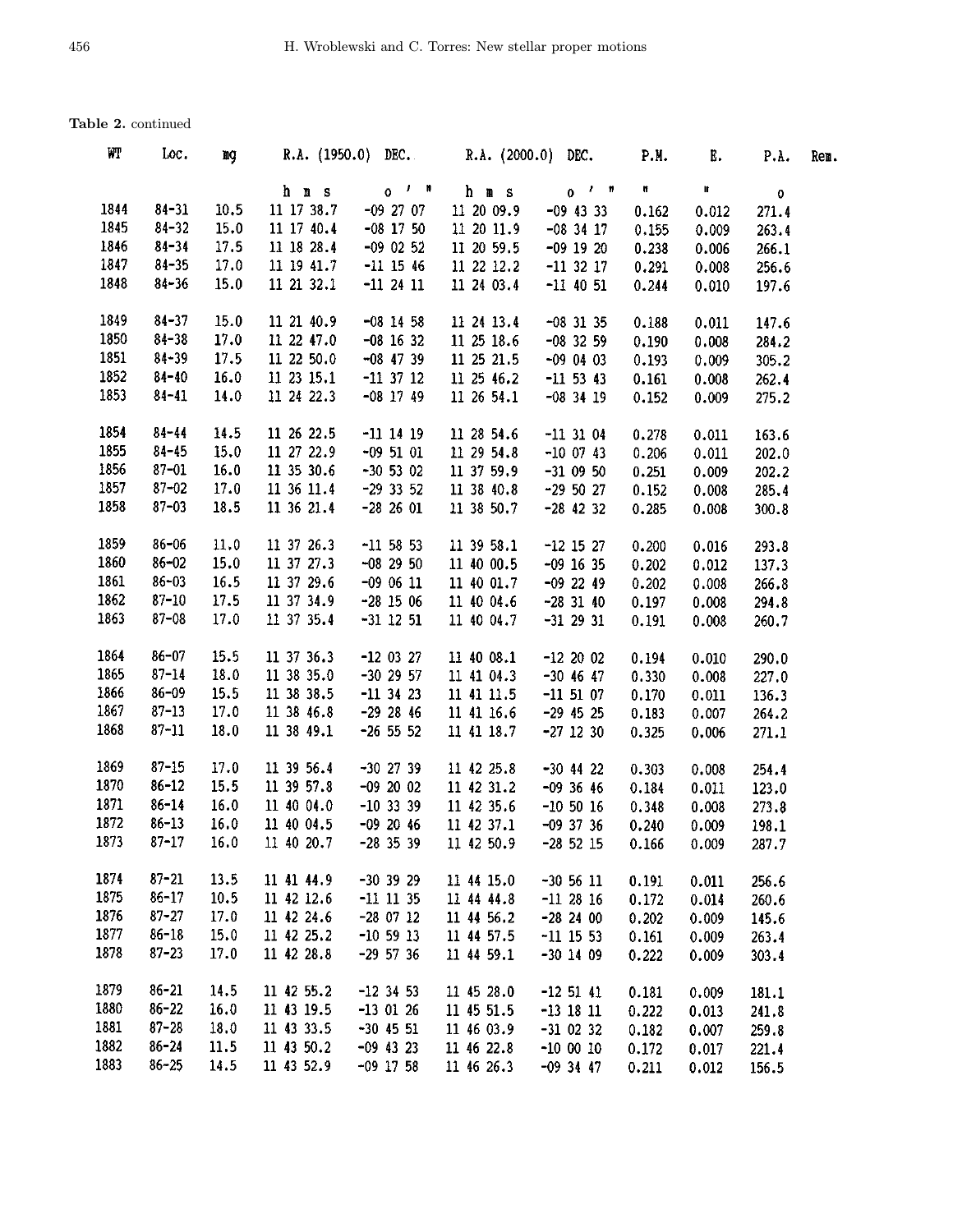| WТ   | Loc.      | mg   | R.A. $(1950.0)$ DEC. |               | R.A. $(2000.0)$ DEC. |               | P.M.  | Γ.    | P.A.  | Rem.  |
|------|-----------|------|----------------------|---------------|----------------------|---------------|-------|-------|-------|-------|
|      |           |      | h m s                | $0$ $1$ $\pi$ | h m s                | $0$ $1$ $1$   | N     | Ħ.    | 0     |       |
| 1884 | $87 - 30$ | 17.0 | 11 44 10.9           | $-29$ 48 51   | 11 46 43.0           | $-30$ 05 40   | 0.257 | 0.009 | 134.8 |       |
| 1885 | $86 - 30$ | 15.5 | 11 45 15.1           | $-12$ 19 42   | 11 47 46.6           | $-12$ 36 21   | 0.392 | 0.009 | 274.2 |       |
| 1886 | $87 - 33$ | 17.0 | 11 45 20.3           | $-28$ 32 55   | 11 47 50.7           | $-28$ 49 45   | 0.383 | 0.009 | 240.2 |       |
| 1887 | $87 - 35$ | 16.5 | 11 45 34.2           | $-27$ 01 29   | 11 48 05.6           | $-27$ 18 27   | 0.375 | 0.009 | 198.2 |       |
| 1888 | $87 - 34$ | 16.0 | 11 45 44.0           | $-290100$     | 11 48 16.2           | $-29$ 17 47   | 0.176 | 0.010 | 131.6 |       |
| 1889 | $86 - 36$ | 16.0 | 11 46 08.2           | $-12$ 33 54   | 11 48 40.1           | $-12, 50, 36$ | 0.284 | 0.008 | 265.2 |       |
| 1890 | $87 - 37$ | 11.5 | 11 46 21.0           | $-30$ 46 42   | 11 48 51.9           | $-31$ 03 20   | 0.198 | 0.014 | 289.0 |       |
| 1891 | $87 - 39$ | 17.0 | 11 46 31.9           | $-290519$     | 11 49 04.5           | $-29$ 21 52   | 0.284 | 0.009 | 53.0  |       |
| 1892 | $87 - 40$ | 18.0 | 11 46 48.9           | $-29$ 31 15   | 11 49 21.1           | $-29$ 48 11   | 0.314 | 0.007 | 159.8 |       |
| 1893 | $87 - 41$ | 16.5 | 11 46 57.1           | $-30$ 08 43   | 11 49 27.8           | $-30$ 25 21   | 0.279 | 0.008 | 282.6 |       |
| 1894 | $86 - 37$ | 15.5 | 11 47 12.9           | $-12$ 58 24   | 11 49 45.3           | $-13$ 15 05   | 0.153 | 0.008 | 267.6 |       |
| 1895 | $86 - 38$ | 17.5 | 11 47 24.7           | $-08$ 59 18   | 11 49 58.4           | $-09$ 16 06   | 0.203 | 0.009 | 135.0 |       |
| 1896 | $86 - 39$ | 15.5 | 11 47 27.7           | $-12$ 16 45   | 11 49 59.5           | $-12$ 33 26   | 0.352 | 0.008 | 269.8 |       |
| 1897 | $87 - 43$ | 16.0 | 11 47 58.4           | $-27$ 53 56   | 11 50 29.9           | $-28$ 10 38   | 0.159 | 0.007 | 266.4 |       |
| 1898 | $87 - 44$ | 11.0 | 11 48 00.5           | $-28$ 11 46   | 11 50 33.4           | $-28$ 28 30   | 0.207 | 0.014 | 107.2 |       |
| 1899 | $87 - 46$ | 18.0 | 11 48 50.3           | $-29$ 08 55   | 11 51 21.8           | $-29$ 25 33   | 0.193 | 0.008 | 293.6 |       |
| 1900 | $86 - 47$ | 16.5 | 11 48 52.7           | $-10$ 28 42   | 11 51 25.3           | $-10$ 45 23   | 0.169 | 0.008 | 275.0 |       |
| 1901 | $86 - 48$ | 16.0 | 11 48 52.7           | $-10$ 45 31   | 11 51 25.5           | $-11$ 02 18   | 0.175 | 0.010 | 224.7 |       |
| 1902 | $87 - 49$ | 16.0 | 11 49 04.7           | $-27$ 15 43   | 11 51 36.1           | $-27$ 32 22   | 0.229 | 0.008 | 283.0 |       |
| 1903 | $86 - 49$ | 17.5 | 11 49 40.8           | $-11$ 32 24   | 11 52 13.0           | $-11$ 49 05   | 0.303 | 0.006 | 270.8 |       |
| 1904 | $86 - 51$ | 10.5 | 11 50 25.3           | $-11$ 51 42   | 11 52 57.9           | $-120828$     | 0.191 | 0.017 | 244.0 |       |
| 1905 | $87 - 51$ | 10.0 | 11 50 25.3           | $-270300$     | 11 52 57.2           | $-27$ 19 40   | 0.173 | 0.014 | 277.7 | (3)   |
| 1906 | $86 - 52$ | 16.0 | 11 50 42.6           | $-08$ 24 12   | 11 53 17.0           | $-08$ 40 56   | 0.278 | 0.009 | 98.8  |       |
| 1907 | $86 - 53$ | 15.5 | 11 50 51.2           | $-11$ 41 50   | 11 53 23.8           | $-11$ 58 37   | 0.219 | 0.011 | 239.6 |       |
| 1908 | $86 - 54$ | 17.0 | 11 51 26.8           | $-10$ 17 54   | 11 54 01.0           | $-10$ 34 37   | 0.240 | 0.007 | 96.3  |       |
| 1909 | $86 - 56$ | 16.0 | 11 51 34.2           | $-11$ 17 26   | 11 54 08.2           | $-11$ 34 14   | 0.245 | 0.010 | 121.0 |       |
| 1910 | $87 - 54$ | 15.5 | 11 51 51.0           | $-30$ 33 12   | 11 54 22.8           | $-30$ 49 57   | 0.214 | 0.010 | 247.7 |       |
| 1911 | $87 - 61$ | 16.0 | 11 52 13.5           | $-27$ 20 48   | 11 54 45.7           | $-27$ 37 31   | 0.153 | 0.008 | 263.6 |       |
| 1912 | $86 - 57$ | 15.5 | 11 52 25.6           | $-11$ 43 44   | 11 54 58.3           | $-12$ 00 33   | 0.262 | 0.011 | 231.6 |       |
| 1913 | $87 - 64$ | 17.5 | 11 53 57.7           | $-31$ 28 44   | 11 56 29.5           | $-31$ 45 25   | 0.287 | 0.007 | 274.2 |       |
| 1914 | $86 - 59$ | 12.5 | 11 54 00.8           | $-12$ 17 23   | 11 56 33.6           | $-12$ 34 04   | 0.190 | 0.010 | 272.7 |       |
| 1915 | $87 - 63$ | 16.0 | 11 54 19.2           | $-29$ 29 34   | 11 56 52.7           | $-29$ 46 22   | 0.153 | 0.010 | 138.6 | $(+)$ |
| 1916 | $87 - 68$ | 14.5 | 11 55 54.3           | $-27$ 23 21   | 11 58 27.2           | $-27$ 40 10   | 0.180 | 0.012 | 216.6 | (x)   |
| 1917 | $89 - 08$ | 15.5 | 11 56 46.0           | $-28$ 42 10   | 11 59 18.3           | $-28$ 58 49   | 0.276 | 0.009 | 284.1 |       |
| 1918 | $89 - 09$ | 15.5 | 11 57 16.4           | $-27$ 37 00   | 11 59 49.4           | $-27$ 53 41   | 0.171 | 0.009 | 276.0 |       |
| 1919 | $89 - 10$ | 17.0 | 11 57 18.2           | $-29$ 14 18   | 11 59 53.3           | $-29$ 31 15   | 0.355 | 0.009 | 149.2 |       |
| 1920 | $89 - 11$ | 16.5 | 11 57 54.9           | $-31$ 13 53   | 12 00 29.3           | $-31$ 30 58   | 0.456 | 0.008 | 171.6 |       |
| 1921 | $89 - 13$ | 16.5 | 11 58 57.1           | $-30$ 43 59   | 12 01 30.2           | $-31$ 00 42   | 0.201 | 0.008 | 261.4 |       |
| 1922 | $89 - 15$ | 16.0 | 11 59 56.7           | $-29$ 52 01   | 12 02 29.2           | $-3000846$    | 0.369 | 0.008 | 262.5 |       |
| 1923 | $89 - 18$ | 16.5 | 12 00 54.8           | $-290628$     | 12 03 28.0           | $-29$ 22 59   | 0.324 | 0.010 | 310.0 |       |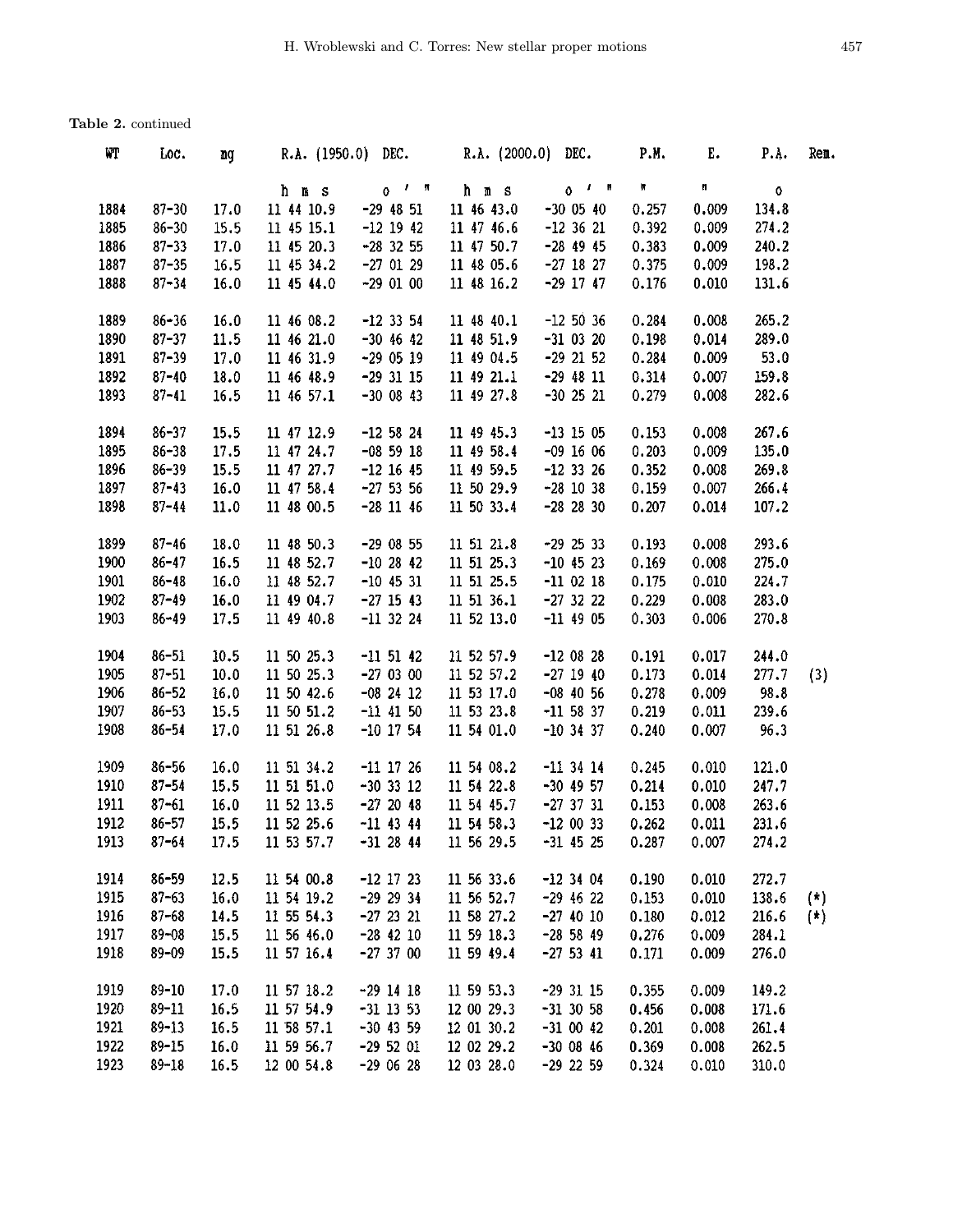| WТ   | Loc.      | щq   |            |                     | R.A. (1950.0) DEC. R.A. (2000.0) DEC. |               | P.M.      | Ε.        | P.A.  | Rem. |
|------|-----------|------|------------|---------------------|---------------------------------------|---------------|-----------|-----------|-------|------|
|      |           |      | h m s      | $0^{-1}$ $^{\circ}$ | h m s                                 | $0$ $1$ $\pi$ | $\pmb{n}$ | $\pmb{n}$ | ٥     |      |
| 1924 | $89 - 20$ | 14.0 | 12 02 07.0 | $-30$ 40 20         | 12 04 41.2                            | $-30$ 57 10   | 0.160     | 0.011     | 192.4 |      |
| 1925 | $89 - 22$ | 11.0 | 12 04 08.6 | $-28$ 44 50         | 12 06 42.7                            | $-290131$     | 0.156     | 0.013     | 282.0 |      |
| 1926 | $89 - 23$ | 17.5 | 12 04 18.1 | $-27$ 39 57         | 12 06 51.7                            | $-275639$     | 0.251     | 0.006     | 270.3 |      |
| 1927 | $89 - 24$ | 16.5 | 12 04 34.2 | $-27$ 12 57         | 12 07 08.2                            | $-27$ 29 44   | 0.203     | 0.010     | 238.4 |      |
| 1928 | $89 - 28$ | 15.5 | 12 05 33.3 | $-31$ 49 51         | 12 08 06.8                            | $-320636$     | 0.381     | 0.009     | 258.4 |      |
| 1929 | $89 - 27$ | 15.0 | 12 05 35.4 | $-29$ 23 20         | 12 08 09.5                            | $-29$ 40 00   | 0.214     | 0.009     | 278.4 |      |
| 1930 | $89 - 30$ | 15.5 | 12 05 57.6 | $-30$ 03 54         | 12 08 31.9                            | $-30$ 20 28   | 0.223     | 0.011     | 308.4 |      |
| 1931 | $89 - 32$ | 16.0 | 12 06 56.0 | $-280011$           | 12 09 30.5                            | $-28$ 16 49   | 0.177     | 0.010     | 300.2 |      |
| 1932 | $89 - 33$ | 16.5 | 12 07 06.5 | $-282009$           | 12 09 41.1                            | $-28, 36, 59$ | 0.210     | 0.010     | 217.4 |      |
| 1933 | $89 - 34$ | 15.5 | 12 07 18.2 | $-29$ 03 25         | 12 09 54.0                            | $-29$ 20 16   | 0.261     | 0.011     | 137.2 |      |
| 1934 | $89 - 35$ | 10.5 | 12 08 45.3 | $-29$ 37 55         | 12 11 20.1                            | $-295433$     | 0.167     | 0.016     | 289.6 |      |
| 1935 | $89 - 36$ | 18.0 | 12 08 49.7 | $-28$ 46 21         | 12 11 24.2                            | $-290304$     | 0.214     | 0.007     | 264.1 |      |
| 1936 | $89 - 39$ | 11.0 | 12 09 20.6 | $-29$ 50 17         | 12 11 55.6                            | $-300657$     | 0.162     | 0.012     | 276.6 |      |
| 1937 | $89 - 40$ | 13.0 | 12 09 52.6 | $-31$ 23 20         | 12 12 27.8                            | $-31$ 40 03   | 0.153     | 0.011     | 257.6 |      |
| 1938 | $89 - 44$ | 17.0 | 12 12 38.5 | $-31$ 45 51         | 12 15 13.7                            | $-32$ 02 24   | 0.319     | 0.009     | 296.0 |      |
| 1939 | $89 - 48$ | 16.0 | 12 14 41.4 | $-30$ 27 43         | 12 17 17.4                            | $-30$ 44 29   | 0.190     | 0.010     | 230.1 |      |
| 1940 | $95 - 02$ | 10.5 | 12 49 39.3 | $-13$ 11 23         | 12 52 15.9                            | $-13$ 27 41   | 0.175     | 0.012     | 270.6 |      |
| 1941 | $95 - 03$ | 16.5 | 12 49 40.5 | $-14$ 35 02         | 12 52 18.4                            | $-14$ 51 32   | 0.250     | 0.009     | 161.2 |      |
| 1942 | $95 - 04$ | 15.0 | 12 50 20.5 | $-14$ 58 27         | 12 52 57.8                            | $-15$ 14 45   | 0.155     | 0.010     | 256.4 |      |
| 1943 | $95 - 05$ | 16.5 | 12 50 44.4 | $-152822$           | 12 53 21.2                            | $-15$ 44 43   | 0.360     | 0.009     | 253.7 |      |
| 1944 | $95 - 07$ | 16.5 | 12 51 09.3 | $-130618$           | 12 53 45.5                            | $-13$ 22 24   | 0.378     | 0.010     | 300.2 |      |
| 1945 | $95 - 10$ | 15.5 | 12 52 40.8 | $-12$ 13 56         | 12 55 17.9                            | $-12$ 30 19   | 0.173     | 0.009     | 186.8 |      |
| 1946 | $95 - 11$ | 16.5 | 12 53 04.8 | $-14$ 46 13         | 12 55 42.2                            | $-15$ 02 29   | 0.170     | 0.008     | 258.4 |      |
| 1947 | $95 - 14$ | 17.0 | 12 53 34.8 | $-12$ 48 01         | 12 56 11.8                            | $-130408$     | 0.163     | 0.009     | 318.6 |      |
| 1948 | $97 - 04$ | 17.5 | 12 54 26.0 | $-295206$           | 12 57 07.4                            | $-30$ 08 21   | 0.427     | 0.008     | 264.2 |      |
| 1949 | $98 - 02$ | 11.5 | 12 54 59.9 | $-06$ 47 37         | 12 57 35.0                            | $-07$ 03 49   | 0.172     | 0.011     | 268.6 |      |
| 1950 | $95 - 20$ | 17.0 | 12 55 17.8 | $-16$ 12 48         | 12 57 55.7                            | $-162901$     | 0.187     | 0.007     | 265.4 |      |
| 1951 | $97 - 07$ | 16.0 | 12 55 22.6 | $-30$ 49 05         | 12 58 06.8                            | $-31$ 05 24   | 0.223     | 0.012     | 136.0 |      |
| 1952 | $95 - 17$ | 16.5 | 12 55 30.1 | $-13$ 07 31         | 12 58 07.3                            | $-13$ 23 45   | 0.154     | 0.009     | 248.0 |      |
| 1953 | $98 - 04$ | 11.5 | 12 55 31.0 | $-080444$           | 12 58 06.3                            | $-08$ 20 59   | 0.268     | 0.014     | 254.2 |      |
| 1954 | $98 - 05$ | 17.0 | 12 55 47.0 | $-06$ 58 47         | 12 58 22.3                            | $-07$ 15 03   | 0.174     | 0.009     | 235.8 |      |
| 1955 | $95 - 23$ | 16.5 | 12 56 41.8 | $-13$ 53 25         | 12 59 20.2                            | $-140939$     | 0.169     | 0.010     | 119.1 |      |
| 1956 | $95 - 25$ | 16.5 | 12 56 52.3 | $-14$ 10 29         | 12 59 29.7                            | $-14$ 26 35   | 0.199     | 0.009     | 290.6 |      |
| 1957 | $98 - 12$ | 17.5 | 12 57 00.3 | $-05$ 58 12         | 12 59 35.1                            | $-06$ 14 22   | 0.244     | 0.006     | 271.2 |      |
| 1958 | $95 - 27$ | 15.5 | 12 57 00.6 | $-13$ 30 37         | 12 59 37.9                            | $-13$ 46 50   | 0.152     | 0.010     | 248.8 |      |
| 1959 | $98 - 09$ | 14.0 | 12 57 00.9 | $-07$ 54 17         | 12 59 36.4                            | $-08$ 10 24   | 0.203     | 0.010     | 280.6 |      |
| 1960 | $95 - 24$ | 17.0 | 12 57 02.4 | $-14$ 57 11         | 12 59 40.2                            | $-15$ 13 18   | 0.156     | 0.008     | 286.0 |      |
| 1961 | $97 - 10$ | 12.5 | 12 57 09.6 | $-29$ 37 37         | 12 59 52.9                            | $-29$ 53 55   | 0.164     | 0.015     | 191.2 |      |
| 1962 | $98 - 15$ | 15.5 | 12 57 16.9 | $-07$ 14 35         | 12 59 51.2                            | $-07$ 30 36   | 0.501     | 0.009     | 290.6 |      |
| 1963 | $97 - 11$ | 15.0 | 12 57 17.6 | $-28$ 27 07         | 13 00 02.0                            | $-28$ 43 30   | 0.433     | 0.013     | 125.6 |      |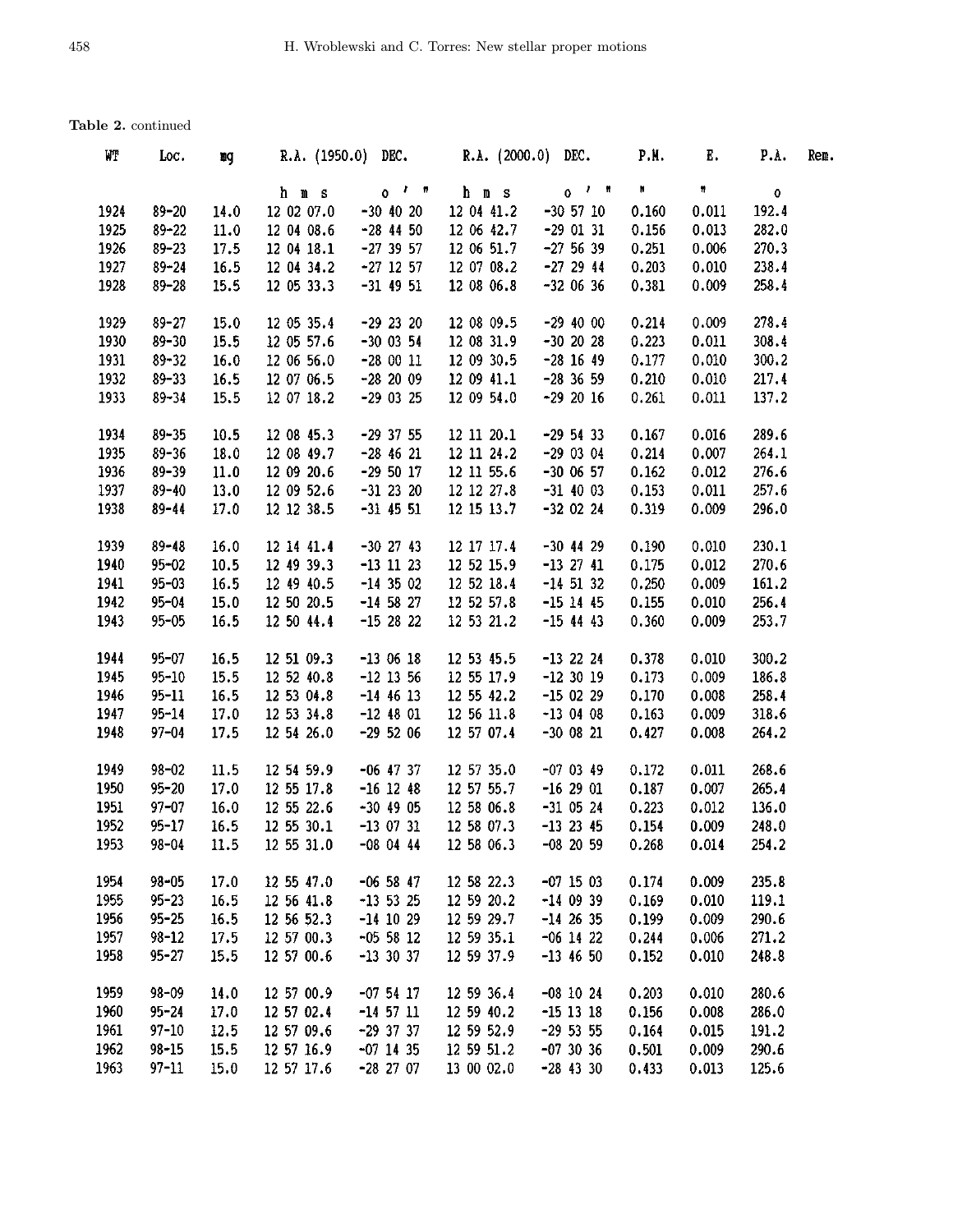| WГ   | Loc.       | mg   | R.A. (1950.0) DEC. R.A. (2000.0) DEC. |             |            |                | <b>P.M.</b> | $E_{\star}$ | P.A.  | Rem. |
|------|------------|------|---------------------------------------|-------------|------------|----------------|-------------|-------------|-------|------|
|      |            |      | h m s                                 | $0t$ $n$    | h m s      | $0^{1}$ $^{n}$ | $\pmb{\Pi}$ | Ħ.          | 0     |      |
| 1964 | $98 - 16$  | 17.5 | 12 57 39.8                            | $-07$ 48 15 | 13 00 15.7 | $-08$ 04 32    | 0.179       | 0.009       | 208.0 |      |
| 1965 | $95 - 28$  | 15.5 | 12 58 25.7                            | $-14$ 48 18 | 13 01 03.6 | $-150429$      | 0.154       | 0.010       | 249.3 |      |
| 1966 | $98 - 22$  | 18.0 | 12 59 21.1                            | $-09$ 07 34 | 13 01 57.2 | $-09$ 23 37    | 0.162       | 0.008       | 293.9 |      |
| 1967 | $97 - 22$  | 15.5 | 12 59 32.9                            | $-29$ 57 07 | 13 02 16.2 | $-30$ 13 17    | 0.184       | 0.011       | 250.4 |      |
| 1968 | $95 - 33$  | 16.5 | 12 59 42.3                            | $-12$ 57 50 | 13 02 19.4 | $-13$ 13 58    | 0.220       | 0.008       | 263.0 |      |
| 1969 | $95 - 32$  | 14.5 | 12 59 46.4                            | $-16$ 12 58 | 13 02 24.8 | $-162908$      | 0.160       | 0.011       | 248.0 |      |
| 1970 | $95 - 35$  | 16.5 | 13 00 00.7                            | $-13$ 40 46 | 13 02 38.1 | $-13$ 56 53    | 0.223       | 0.007       | 270.6 |      |
| 1971 | $98 - 24$  | 18.0 | 13 00 21.0                            | $-08$ 29 53 | 13 02 56.7 | $-08$ 46 10    | 0.320       | 0.009       | 229.6 |      |
| 1972 | $95 - 37$  | 17.5 | 13 00 38.7                            | $-15$ 32 59 | 13 03 18.3 | $-15$ 49 06    | 0.232       | 0.007       | 98.4  |      |
| 1973 | $97 - 25$  | 13.0 | 13 00 51.2                            | $-31$ 16 51 | 13 03 35.6 | $-31$ 32 49    | 0.176       | 0.015       | 336.0 |      |
| 1974 | $95 - 39$  | 13.5 | 13 00 54.2                            | $-16$ 40 03 | 13 03 32.7 | $-16$ 56 11    | 0.198       | 0.012       | 251.0 |      |
| 1975 | $98 - 29$  | 16.0 | 13 01 02.7                            | $-08$ 46 39 | 13 03 38.1 | $-09$ 03 00    | 0.473       | 0.010       | 228.2 |      |
| 1976 | $98 - 30$  | 14.5 | 13 01 38.6                            | $-06$ 13 32 | 13 04 14.2 | $-06$ 29 28    | 0.184       | 0.011       | 342.6 |      |
| 1977 | $98 - 33$  | 15.5 | 13 01 57.4                            | $-06$ 48 10 | 13 04 32.5 | $-070415$      | 0.261       | 0.008       | 268.3 |      |
| 1978 | $95 - 41$  | 15.5 | 13 01 59.8                            | $-12$ 40 23 | 13 04 37.2 | $-12$ 56 25    | 0.170       | 0.009       | 282.4 |      |
|      |            |      |                                       |             |            |                |             |             |       |      |
| 1979 | $95 - 40$  | 16.0 | 13 02 05.8                            | $-14$ 43 57 | 13 04 44.7 | $-150007$      | 0.164       | 0.010       | 148.6 |      |
| 1980 | $98 - 35$  | 14.0 | 13 02 36.9                            | $-07$ 27 03 | 13 05 12.7 | $-07$ 43 11    | 0.160       | 0.012       | 230.8 |      |
| 1981 | $98 - 36$  | 12.0 | 13 03 10.4                            | $-05$ 54 48 | 13 05 46.3 | $-06$ 10 58    | 0.156       | 0.015       | 161.3 |      |
| 1982 | $97 - 31$  | 15.0 | 13 03 29.1                            | $-29$ 40 34 | 13 06 12.1 | $-29$ 56 35    | 0.379       | 0.010       | 274.9 |      |
| 1983 | $98 - 38$  | 16.5 | 13 03 38.5                            | $-08$ 24 31 | 13 06 14.4 | $-08$ 40 31    | 0.197       | 0.009       | 286.2 |      |
| 1984 | $97 - 32$  | 10.0 | 13 03 56.6                            | $-31$ 59 44 | 13 06 41.3 | $-32$ 15 45    | 0.209       | 0.016       | 277.8 |      |
| 1985 | $98 - 43$  | 16.0 | 13 04 22.1                            | $-07$ 42 58 | 13 06 57.8 | $-07$ 58 58    | 0.227       | 0.008       | 278.7 |      |
| 1986 | $97 - 33$  | 15.0 | 13 04 23.9                            | $-31$ 35 58 | 13 07 07.9 | $-31$ 51 46    | 0.458       | 0.013       | 304.1 |      |
| 1987 | $100 - 02$ | 11.5 | 13 04 38.9                            | $-150725$   | 13 07 17.3 | $-15$ 23 26    | 0.158       | 0.011       | 268.2 |      |
| 1988 | $97 - 34$  | 16.5 | 13 04 43.8                            | $-30$ 10 40 | 13 07 27.5 | $-30$ 26 50    | 0.359       | 0.011       | 240.6 |      |
| 1989 | $98 - 44$  | 17.0 | 13 04 55.3                            | $-083406$   | 13 07 31.6 | $-08$ 50 29    | 0.482       | 0.008       | 196.0 |      |
| 1990 | $97 - 35$  | 16.0 | 13 05 05.3                            | $-31$ 34 16 | 13 07 50.4 | $-31$ 50 22    | 0.162       | 0.012       | 227.8 |      |
| 1991 | $97 - 38$  | 15.5 | 13 05 15.7                            | $-28$ 15 29 | 13 07 59.0 | $-28$ 31 23    | 0.239       | 0.013       | 302.1 |      |
| 1992 | $95 - 49$  | 11.5 | 13 05 37.2                            | $-13$ 22 37 | 13 08 15.5 | $-13$ 38 45    | 0.175       | 0.013       | 182.4 |      |
| 1993 | $98 - 46$  | 15.0 | 13 05 37.9                            | $-07$ 34 35 | 13 08 13.7 | $-075036$      | 0.181       | 0.009       | 262.2 |      |
| 1994 | $95 - 50$  | 16.0 | 13 05 42.0                            | $-12$ 54 16 | 13 08 20.7 | $-13$ 10 31    | 0.337       | 0.010       | 157.0 |      |
| 1995 | $98 - 48$  | 16.0 | 13 06 20.3                            | $-09$ 18 44 | 13 08 56.6 | $-09$ 34 43    | 0.216       | 0.007       | 271.0 |      |
| 1996 | $98 - 49$  | 15.5 | 13 06 50.0                            | $-090910$   | 13 09 26.4 | $-09$ 25 08    | 0.169       | 0.008       | 273.6 |      |
| 1997 | $98 - 51$  | 17.0 | 13 06 53.9                            | $-08$ 13 10 | 13 09 30.5 | $-082916$      | 0.162       | 0.007       | 185.3 |      |
| 1998 | $100 - 08$ | 17.0 | 13 07 37.2                            | $-14$ 41 49 | 13 10 15.6 | $-14$ 57 45    | 0.176       | 0.007       | 273.0 |      |
| 1999 | $101 - 01$ | 12.0 | 13 07 40.4                            | $-22$ 23 10 | 13 10 21.7 | $-22$ 39 12    | 0.204       | 0.015       | 242.4 |      |
| 2000 | $97 - 42$  | 14.5 | 13 07 59.3                            | $-31$ 29 02 | 13 10 44.6 | $-31$ 44 59    | 0.169       | 0.011       | 264.2 |      |
| 2001 | $97 - 43$  | 17.5 | 13 08 05.2                            | $-29$ 48 40 | 13 10 49.0 | $-30$ 04 42    | 0.384       | 0.009       | 254.4 |      |
| 2002 | $101 - 03$ | 16.5 | 13 08 25.0                            | $-220241$   | 13 11 06.2 | $-22$ 18 45    | 0.252       | 0.010       | 232.6 |      |
| 2003 | $98 - 53$  | 12.0 | 13 08 25.5                            | $-065806$   | 13 11 01.3 | $-07$ 14 00    | 0.160       | 0.013       | 282.8 |      |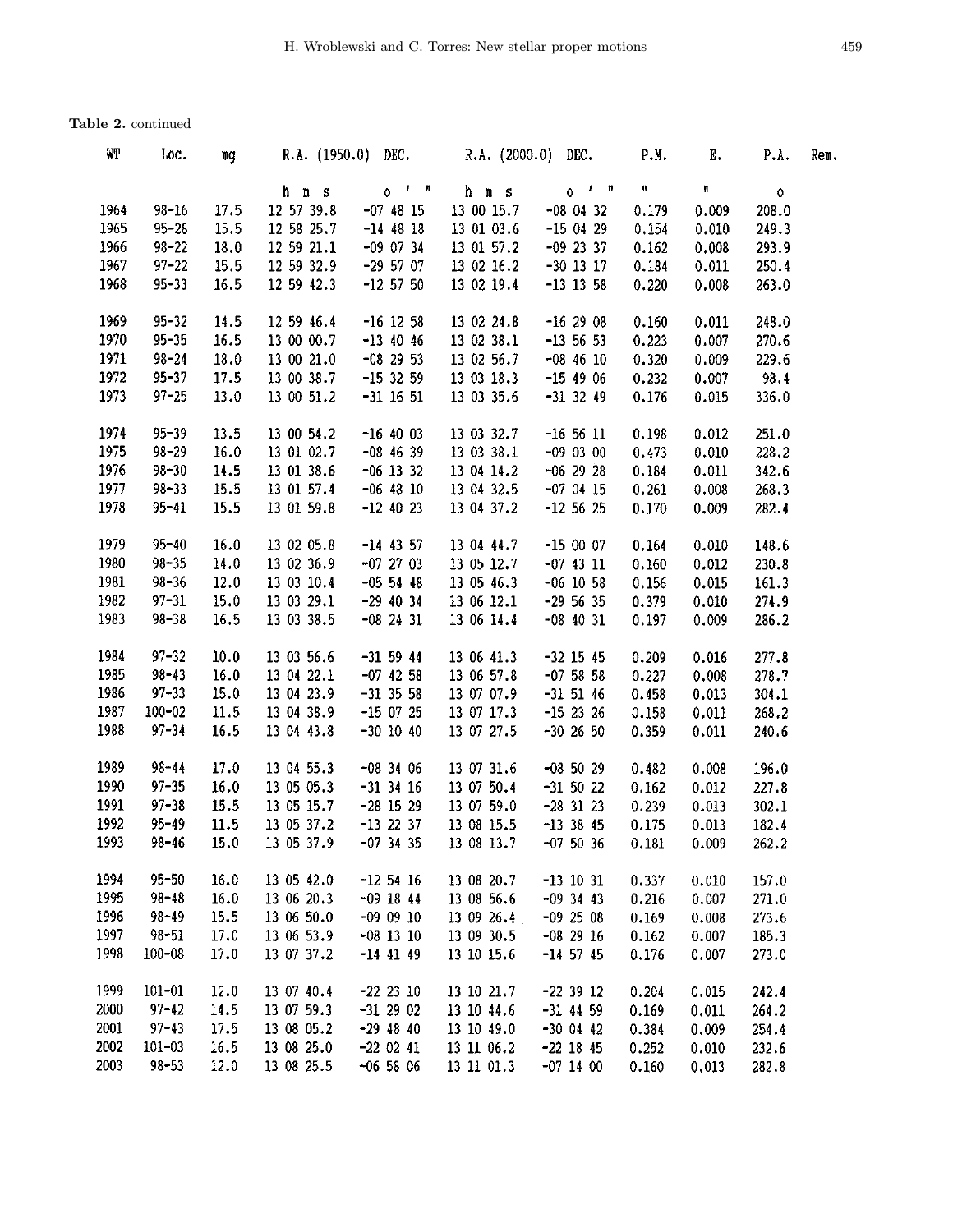| WT   | Loc.       | вg   |            | R.A. (1950.0) DEC. R.A. (2000.0) DEC. |            |                | P.H.  | Е.           | P.A.  | Rem. |
|------|------------|------|------------|---------------------------------------|------------|----------------|-------|--------------|-------|------|
|      |            |      | h m s      | $0$ $1$ $\pi$                         | h m s      | 0 <sup>t</sup> | Ħ     | $\mathbf{H}$ | 0     |      |
| 2004 | $100 - 09$ | 15.0 | 13 08 30.0 | $-13$ 45 36                           | 13 11 08.2 | $-14$ 01 28    | 0.172 | 0.011        | 297.9 |      |
| 2005 | $97 - 45$  | 15.0 | 13 08 32.4 | $-300958$                             | 13 11 17.4 | $-30$ 25 57    | 0.158 | 0.012        | 247.0 |      |
| 2006 | $97 - 46$  | 10.0 | 13 08 55.9 | $-30$ 24 13                           | 13 11 41.0 | $-30$ 40 11    | 0.162 | 0.018        | 255.2 |      |
| 2007 | $100 - 10$ | 17.0 | 13 09 01.4 | $-15$ 58 52                           | 13 11 39.9 | $-16$ 14 46    | 0.320 | 0.007        | 272.2 |      |
| 2008 | $98 - 55$  | 17.0 | 13 09 07.1 | $-075629$                             | 13 11 43.1 | $-08$ 12 31    | 0.235 | 0.009        | 232.0 |      |
| 2009 | $100 - 13$ | 15.0 | 13 09 18.1 | $-17$ 59 55                           | 13 11 58.8 | $-18$ 15 58    | 0.179 | 0.012        | 151.6 |      |
| 2010 | $97 - 48$  | 10.5 | 13 09 36.1 | $-30$ 07 58                           | 13 12 21.1 | $-30$ 23 51    | 0.158 | 0.017        | 283.2 |      |
| 2011 | $97 - 49$  | 13.5 | 13 09 38.4 | $-3000801$                            | 13 12 23.5 | $-30$ 23 53    | 0.168 | 0.014        | 288.6 |      |
| 2012 | $101 - 04$ | 17.5 | 13 09 42.7 | $-21$ 50 26                           | 13 12 23.6 | $-220620$      | 0.303 | 0.006        | 272.2 |      |
| 2013 | $98 - 57$  | 11.0 | 13 09 44.5 | $-09$ 51 02                           | 13 12 22.3 | $-10$ 07 07    | 0.262 | 0.017        | 151.2 |      |
| 2014 | $101 - 08$ | 17.0 | 13 10 05.0 | $-23$ 05 34                           | 13 12 46.5 | $-23$ 21 31    | 0.302 | 0.008        | 256.5 |      |
| 2015 | $97 - 53$  | 17.0 | 13 10 11.5 | $-29$ 59 03                           | 13 12 56.1 | $-30$ 15 01    | 0.295 | 0.010        | 252.6 |      |
| 2016 | $101 - 07$ | 17.0 | 13 10 18.6 | $-21$ 11 55                           | 13 12 59.2 | $-21$ 27 53    | 0.341 | 0.008        | 256.1 |      |
| 2017 | $97 - 54$  | 15.5 | 13 10 23.3 | $-29$ 48 34                           | 13 13 07.7 | $-30$ 04 32    | 0.334 | 0.011        | 254.4 |      |
| 2018 | $98 - 59$  | 16.5 | 13 10 33.1 | $-072613$                             | 13 13 09.1 | $-07$ 42 16    | 0.259 | 0.010        | 222.0 |      |
| 2019 | $98 - 60$  | 16.5 | 13 10 33.6 | $-072605$                             | 13 13 09.6 | $-07$ 42 09    | 0.263 | 0.010        | 216.9 |      |
| 2020 | $101 - 09$ | 16.0 | 13 10 37.0 | $-190452$                             | 13 13 17.4 | $-192038$      | 0.220 | 0.010        | 312.0 |      |
| 2021 | $100 - 14$ | 16.5 | 13 10 44.8 | $-18$ 10 42                           | 13 13 25.7 | $-18$ 26 45    | 0.218 | 0.010        | 155.2 |      |
| 2022 | $98 - 61$  | 15.0 | 13 10 50.9 | $-06$ 37 39                           | 13 13 26.6 | $-06$ 53 30    | 0.175 | 0.010        | 283.2 |      |
| 2023 | $100 - 15$ | 15.5 | 13 11 17.5 | $-15$ 16 04                           | 13 13 55.7 | $-15$ 31 57    | 0.378 | 0.008        | 269.0 |      |
| 2024 | $98 - 63$  | 15.5 | 13 11 18.7 | $-05$ 39 29                           | 13 13 54.2 | $-05$ 55 28    | 0.198 | 0.011        | 220.6 |      |
| 2025 | $100 - 19$ | 16.5 | 13 11 29.4 | $-162019$                             | 13 14 09.8 | $-16$ 36 18    | 0.186 | 0.010        | 135.6 |      |
| 2026 | $100 - 21$ | 17.0 | 13 11 34.8 | $-173813$                             | 13 14 16.3 | $-17$ 54 22    | 0.449 | 0.010        | 138.8 |      |
| 2027 | $100 - 22$ | 18.5 | 13 11 49.1 | $-140844$                             | 13 14 27.3 | $-14$ 24 32    | 0.259 | 0.008        | 286.8 |      |
| 2028 | $98 - 64$  | 16.0 | 13 11 50.6 | $-07$ 12 08                           | 13 14 26.5 | $-07$ 27 57    | 0.169 | 0.009        | 287.0 |      |
| 2029 | $101 - 16$ | 15.5 | 13 12 57.1 | $-21$ 46 27                           | 13 15 39.8 | $-22$ 02 24    | 0.180 | 0.011        | 141.3 |      |
| 2030 | $100 - 23$ | 16.0 | 13 13 04.0 | $-160923$                             | 13 15 43.2 | $-16$ 25 23    | 0.287 | 0.010        | 228.2 |      |
| 2031 | $101 - 27$ | 12.0 | 13 15 28.4 | $-22$ 09 21                           | 13 18 10.6 | $-22$ 25 10    | 0.166 | 0.013        | 253.4 |      |
| 2032 | $100 - 30$ | 16.0 | 13 16 23.1 | $-14$ 57 52                           | 13 19 03.2 | $-15$ 13 52    | 0.313 | 0.009        | 161.6 |      |
| 2033 | $101 - 30$ | 15.0 | 13 16 33.8 | $-21$ 34 59                           | 13 19 15.8 | $-215044$      | 0.175 | 0.008        | 269.1 |      |
| 2034 | $101 - 31$ | 17.0 | 13 16 42.1 | $-21$ 31 47                           | 13 19 24.8 | $-21$ 47 55    | 0.458 | 0.007        | 177.2 |      |
| 2035 | $101 - 29$ | 18.0 | 13 16 48.2 | $-192911$                             | 13 19 29.2 | $-19$ 45 04    | 0.262 | 0.008        | 229.6 |      |
| 2036 | $100 - 31$ | 17.5 | 13 17 19.1 | $-162312$                             | 13 19 58.9 | $-16$ 38 57    | 0.190 | 0.007        | 266.0 |      |
| 2037 | $101 - 34$ | 17.0 | 13 17 30.3 | $-18$ 36 53                           | 13 20 11.2 | $-18$ 52 38    | 0.161 | 0.008        | 258.5 |      |
| 2038 | $101 - 37$ | 12.0 | 13 17 40.7 | $-19$ 47 57                           | 13 20 23.0 | $-20$ 03 47    | 0.171 | 0.015        | 135.8 |      |
| 2039 | $100 - 33$ | 10.5 | 13 17 56 4 | $-17$ 43 29                           | 13 20 36.8 | $-17$ 59 07    | 0.222 | 0.017        | 295.8 |      |
| 2040 | $100 - 34$ | 16.0 | 13 17 58.9 | $-16$ 14 47                           | 13 20 38.7 | $-16$ 30 32    | 0.206 | 0.009        | 255.7 |      |
| 2041 | $101 - 38$ | 15.5 | 13 18 01.3 | $-21$ 17 58                           | 13 20 43.6 | $-21$ 33 36    | 0.155 | 0.010        | 308.9 |      |
| 2042 | $101 - 39$ | 16.5 | 13 18 26.8 | $-21$ 42 22                           | 13 21 09.2 | $-21$ 57 57    | 0.223 | 0.010        | 311.6 |      |
| 2043 | $100 - 36$ | 16.5 | 13 19 03.6 | $-16$ 28 36                           | 13 21 43.5 | $-16$ 44 17    | 0.196 | 0.007        | 270.2 |      |